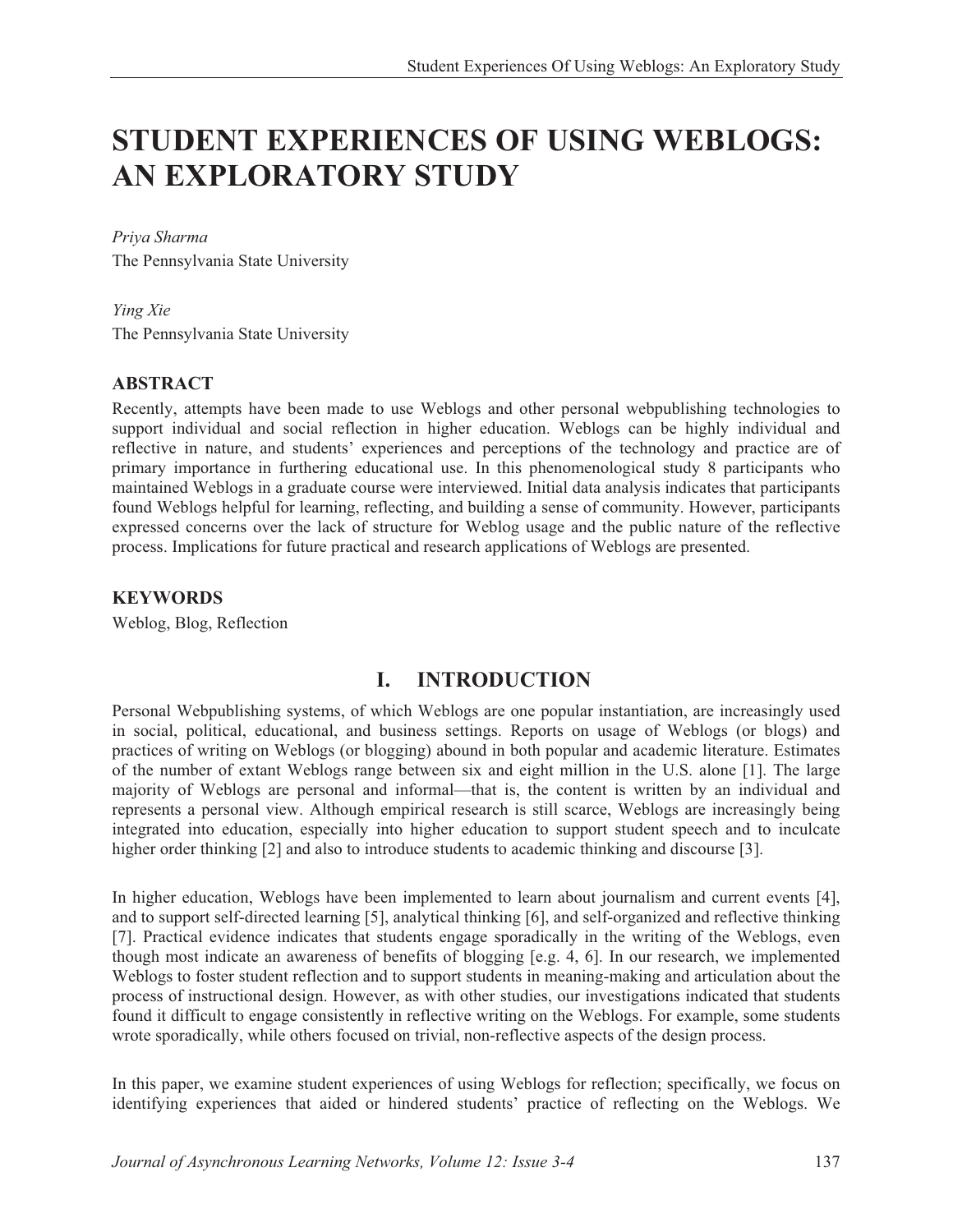describe data collection and analysis, and present findings that emerged from the data. We conclude by discussing these findings and identifying their implications for further research and practice.

# **II. USING WEBLOGS TO ENGAGE STUDENTS IN REFLECTION**

Personal Webpublishing has emerged as a popular technology-based instantiation of journaling in the past few years. Weblogs, one of the most popular forms of personal Webpublishing, allow individuals to publish their thoughts, commentaries, and reflections in the form of individual posts of varying lengths on a Web page. Since the software is server-based, a Weblogger (or blogger) can log in from any Internetenabled computer and add new posts, thus supporting the possibility of spontaneous recording of thoughts and experiences. Weblogs offer two advantages for reflection: one, they support student ability to record and revisit experience, which is an important part of reflective learning [8], and two, Weblogs offer the potential for abstraction—by writing posts, students are perforce engaged in articulating thoughts and feelings, which can lead students to reflect on their understanding of content and own learning [9, 10, 11].

Reflective journaling on a Weblog is different from writing on online bulletin boards or chats, even though each forum allows individual publishing of thoughts and arguments. Writing on discussion boards and chat rooms is essentially a dialogue between multiple individuals; that is, the posts are interwoven and build on each other. Conversational triggers are generated by different individuals and most often the responses are posted in reaction to specific conversational gambits. Weblogs, on the other hand, represent an individualized space that is more supportive of a dialogue with self than others. Although empirical research on Weblog use in higher education is relatively scarce, informal accounts from practitioners and researchers indicate that Weblogs can be an important individual conversational learning space [e.g., 12]. Weblogs also allow for the integration of a wider range of information from other online sources [13], and encourage individual critique, commentary, and evaluation of varied information sources since quality of writing and content is indicative of higher numbers of readers [14]. Weblogs can offer significant advantages because they support consistent, long-term individual monologues, and simultaneously allow commentary and evaluation by others [14].

### **III. WEBLOG USE IN HIGHER EDUCATION**

Informal accounts of Weblog use in educational settings abound, but published research reports on this topic are infrequent. Some empirical research exists on the role of discourse and communication in Weblog communities [see for example, 15], where the focus is on naturalistic reports of Weblogging practices that emerge within the informal community. In formal education, however, empirical reports on students' use of blogs are rare. Informal reports of blogging indicate that student use of and writing on blogs is affected by multiple influences; however, no systematic effort has been made to describe the sources of influence and student reactions to these influences.

For example, Bartlett-Bragg [5] summarizes informal student discussions on the use of Weblogs: Students found Weblogs useful for freedom of commenting, for publishing unconnected pieces of knowledge that were personally meaningful, and as a space to record learning so that it could be revisited. Hernàndez-Ramos [16] used Weblogs in a teacher preparation course and based on student writing on the blogs, he identified that a majority of the students found the experience rewarding and different. He also identified that some students had passionately adopted the blogging practice, while other students were reluctant to engage in the process. However, Hernàndez-Ramos [16] did not present further evidence about why students reacted positively or negatively to Weblog usage. Williams and Jacobs [17] surveyed graduate business school students who were encouraged to use blogs over a six week period in one of their courses. Only half the students chose to blog; their opinions were collected using a Likert-scale type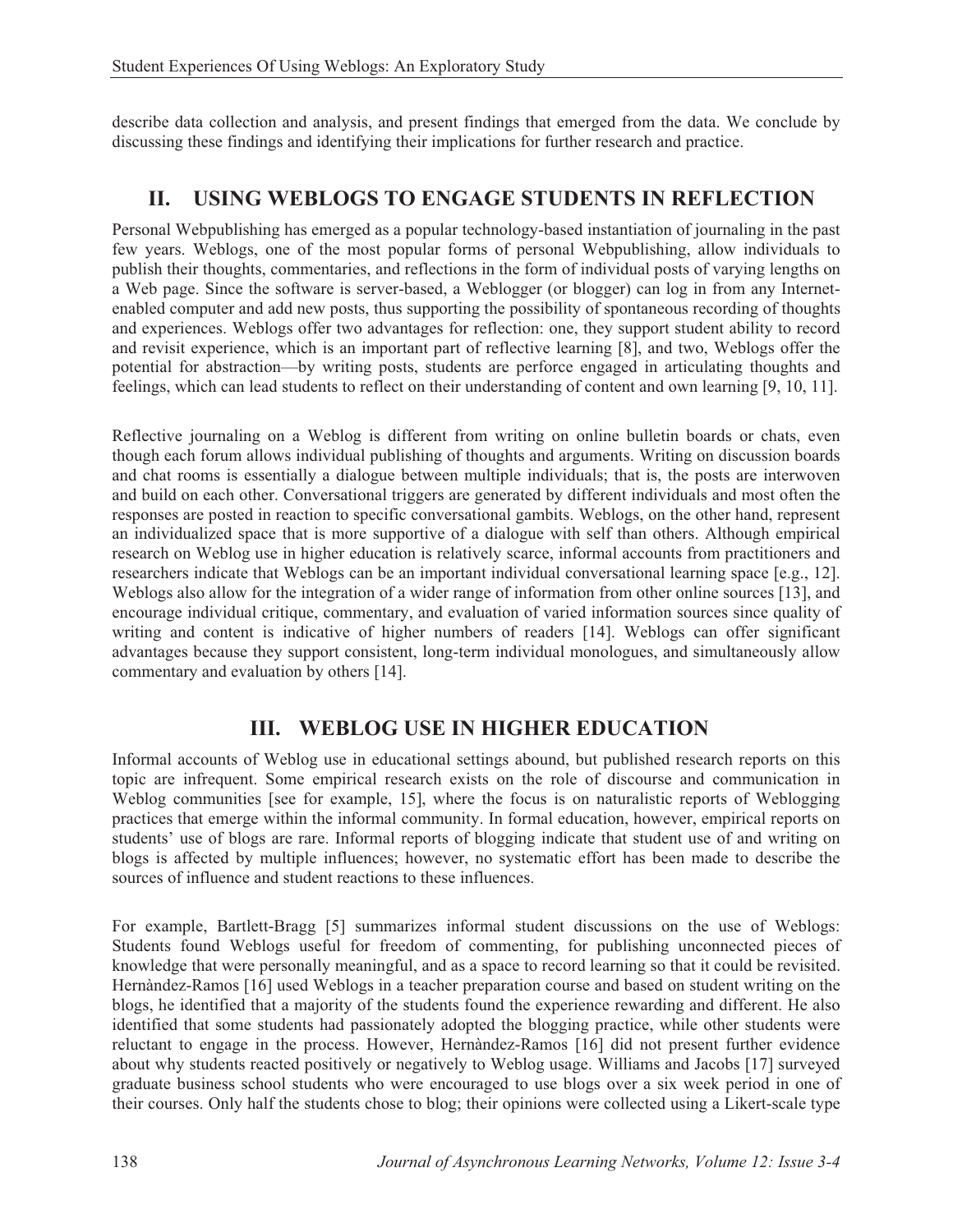survey. Most students felt that blogs helped their learning and cited discussion and time to reflect on their blogs as key aspects in blogging. Students also felt that blogs allowed meaningful exchanges of information between peers. However, Williams and Jacob's [17] survey did not provide any specific or detailed information on what prompted students to blog or what factors supported their engagement with this medium. The points awarded to blog participants were so few that, in fact, students who did not participate in the blogging cited low points as a lack of incentive. However, additional details on why some students chose to blog despite low-value of external rewards could have provided some more information on the influences on student blogging.

The examples cited above are among the few studies that cite empirical or anecdotal data in support of student perceptions of Weblogs, however, none of them describes in detail the influences that affect student usage of Weblogs for reflection in formal settings. Since reflection combines affective and cognitive attitudes and skills, an understanding of students' experiences with and their attitudes towards this technology and practice could potentially offer guidelines for using Weblogs to enrich students' learning experiences. Thus, our focus for this study was: how do graduate students engaged in coursespecific web logging activities describe their experiences of reflecting on the Weblogs?

# **IV. RESEARCH CONTEXT AND METHODS**

Field research methods were employed to explore the experiences of graduate students in their Weblogging activities. A phenomenological approach was selected as the most useful research method in this context [18].

| Participant  | Age | <b>Study Major</b>            | <b>Previous</b><br><b>Blogging</b><br><b>Experience</b> | # of<br><b>Posts</b> | <b>Content of Weblogs</b>                          |
|--------------|-----|-------------------------------|---------------------------------------------------------|----------------------|----------------------------------------------------|
| Scott        | 40  | Adult education               | $\rm N_{0}$                                             | 13                   | $\bullet$ comments on text                         |
|              |     |                               |                                                         |                      | • comments on project content                      |
| Jack         | 34  | Adult education               | Yes                                                     | 14                   | • comments on text and other<br>web-based articles |
|              |     |                               |                                                         |                      | • reflections on designing and<br>designers        |
|              |     |                               |                                                         |                      | • reflections on project process                   |
| Lisa         | 34  | Instructional<br>systems      | N <sub>o</sub>                                          | 13                   | • comments on text and other<br>web-based articles |
|              |     |                               |                                                         |                      | • reflections on design and<br>learning theories   |
|              |     |                               |                                                         |                      | • reflections on own learning<br>and activity      |
| Tom          | 27  | Instructional<br>systems      | $\rm No$                                                | 14                   | • comments on text and other<br>web-based articles |
|              |     |                               |                                                         |                      | • reflections on role of design<br>and designers   |
|              |     |                               |                                                         |                      | • comments on the process of<br>blogging           |
| <b>Betty</b> | 32  | Curriculum and<br>Instruction | No                                                      | $\overline{7}$       | • reflections on prior design<br>experiences       |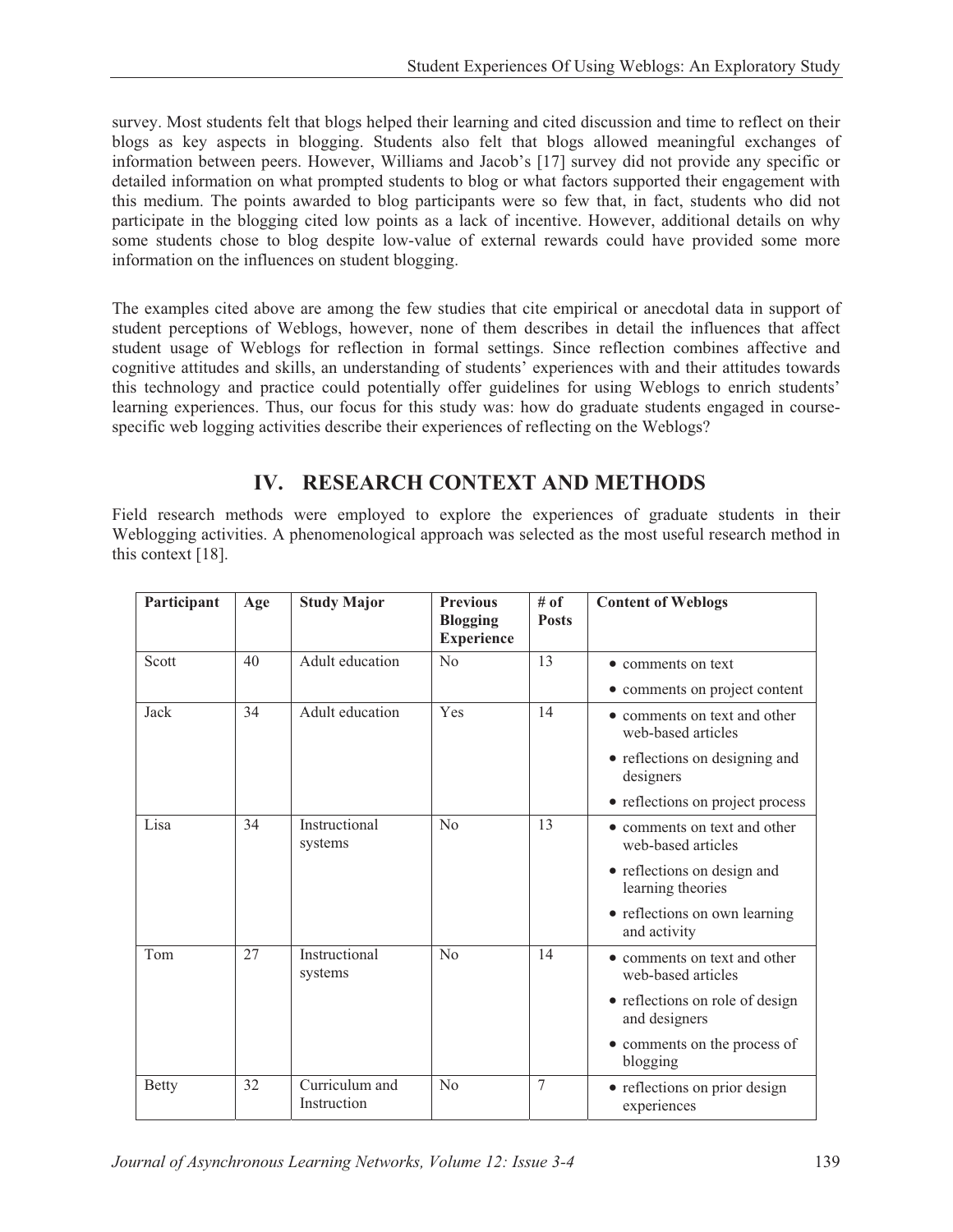|       |    |                          |          |   | • reflections on instructional<br>design and teaching           |
|-------|----|--------------------------|----------|---|-----------------------------------------------------------------|
|       |    |                          |          |   | • comments and resources<br>related to the project              |
| Jane  | 32 | Workforce<br>education   | $\rm No$ | 8 | • comments on text and other<br>web-based articles              |
|       |    |                          |          |   | • reflections on design and<br>being a designer                 |
|       |    |                          |          |   | • comments on project<br>progress and processes                 |
| Eric  | 30 | Instructional<br>systems | No       |   | • general thoughts about<br>design                              |
| Cathy | 24 | Instructional<br>systems | $\rm No$ | 9 | • comments on text and other<br>web-based articles              |
|       |    |                          |          |   | • reflections on design,<br>technology, and role as<br>designer |

**Table 1: Participants Demographic Information** 

Study participants were 8 doctoral students–—four males and four females between 24 and 40 years old——who enrolled in a graduate level instructional design course offered at a large northeastern university (see Table 1 for participant profiles). The study participants maintained Weblogs for one academic semester as part of the graduate course requirement. Each student was provided an individual Weblog and the capability of posting any number of comments per day and the ability to upload pictures and files, if needed. The instructor maintained a main course Weblog providing administrative information and additional content and links as needed. The instructor also referenced posts made on individual student Weblogs on the main course log. All course weblogs (including the instructor's) were cross-indexed on each individual's Weblog page so that students could easily view others' Weblogs by clicking on the links. Although students were encouraged to comment on other student Weblogs, the instructor did not provide any direct intervention to encourage the discourse, except to reference different student Weblogs on the main course log. On average, each student posted at least one comment per week on the individual Weblog. Criterion sampling [19] was used to select class participants who had maintained Weblogs for at least one semester. In addition, the participants were willing to participate in the study and describe their experiences and thoughts in great detail [20].

# **V. DATA COLLECTION AND ANALYSIS**

An interview guide [21], which combines pre-determined and spontaneously generated questions, was used to conduct an hour-long interview with each participant. Interview questions revolved around the following main themes: students' experiences and feelings about using Weblogs, their approach to reflecting on the Weblogs, and their perceptions of utility in their learning. Table 2 lists the predetermined questions used to probe student experiences of Weblog usage. These standard questions were augmented with additional open-ended questions to probe a participant's specific thoughts and responses.

### **1. You kept Weblogs for a whole semester. Could you tell me what you did, what you didn't do, and how you felt?**

a. Can you talk specifically about when you wrote on the weblog and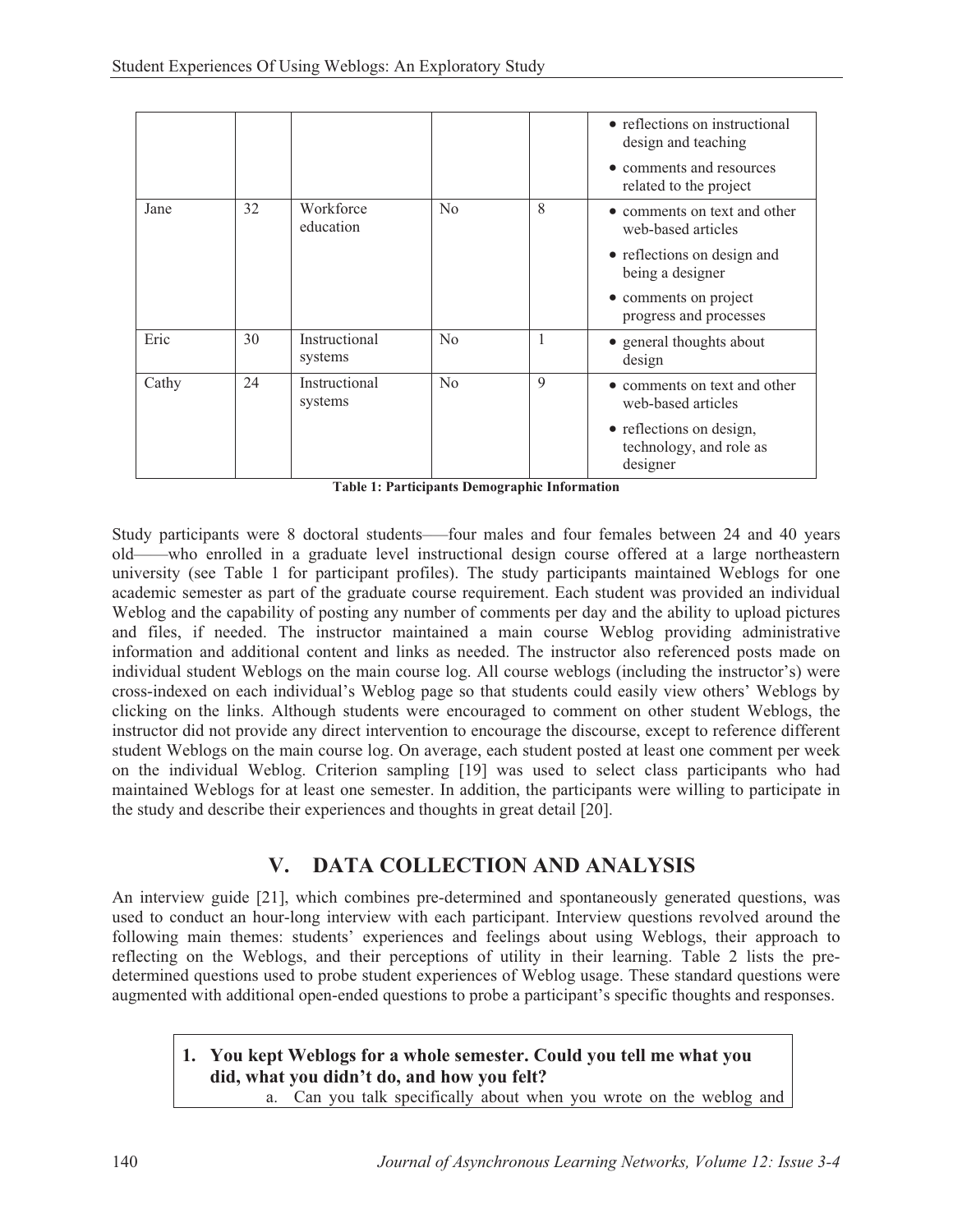why? b. What things encouraged you to write? c. What discouraged you from writing? d. What types of writing did you do on the Weblog? e. How did you develop an idea of what and how to write on the Weblog? **2. How did the experience of Weblogging affect you?**  a. What feelings were generated by the experience? What instances made you feel that way? b. What thoughts stood out for you? **3. Did you develop a style while using the Weblog?** How did that style emerge? **4. How often did you visit other classmates' weblogs? Why did you visit them? 5. How often did you visit other Weblogs outside of the course? Why did you visit them? 6. How did Weblogs affect your learning in the course? Table 2: Interview questions for probing student feelings about Weblogging** 

All interviews were transcribed and transcribed data were analyzed using N-Vivo. Free codes and axial codes were generated through analyses of the interview transcripts. Data analyses comprised preliminary grouping, also called "horizonalization," [20], thematic labeling, and finally, developing a textualstructural description. Table 3 presents a sample of horizonalization and thematic coding. The aim was to develop a composite description of experiences of participants and identify different influences on perceptions and on the use of Weblogs and their contribution to students' reflective thinking and learning. After the primary data analysis, individual interview summaries were sent to participants to confirm accuracy of interpretation. Additional data triangulation was achieved through peer review of codes.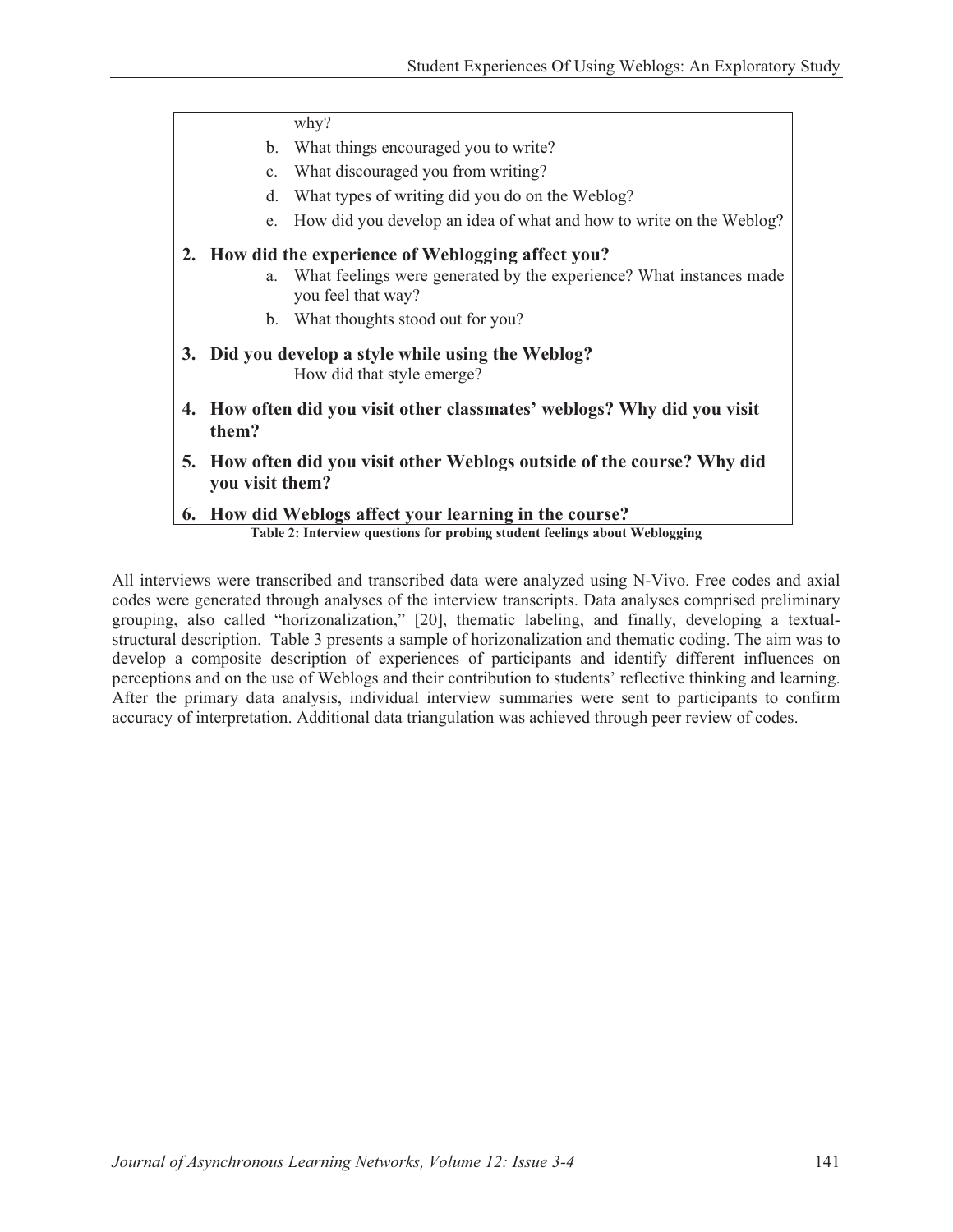

**Table 3: Examples of Horizonalization and Thematic Labeling**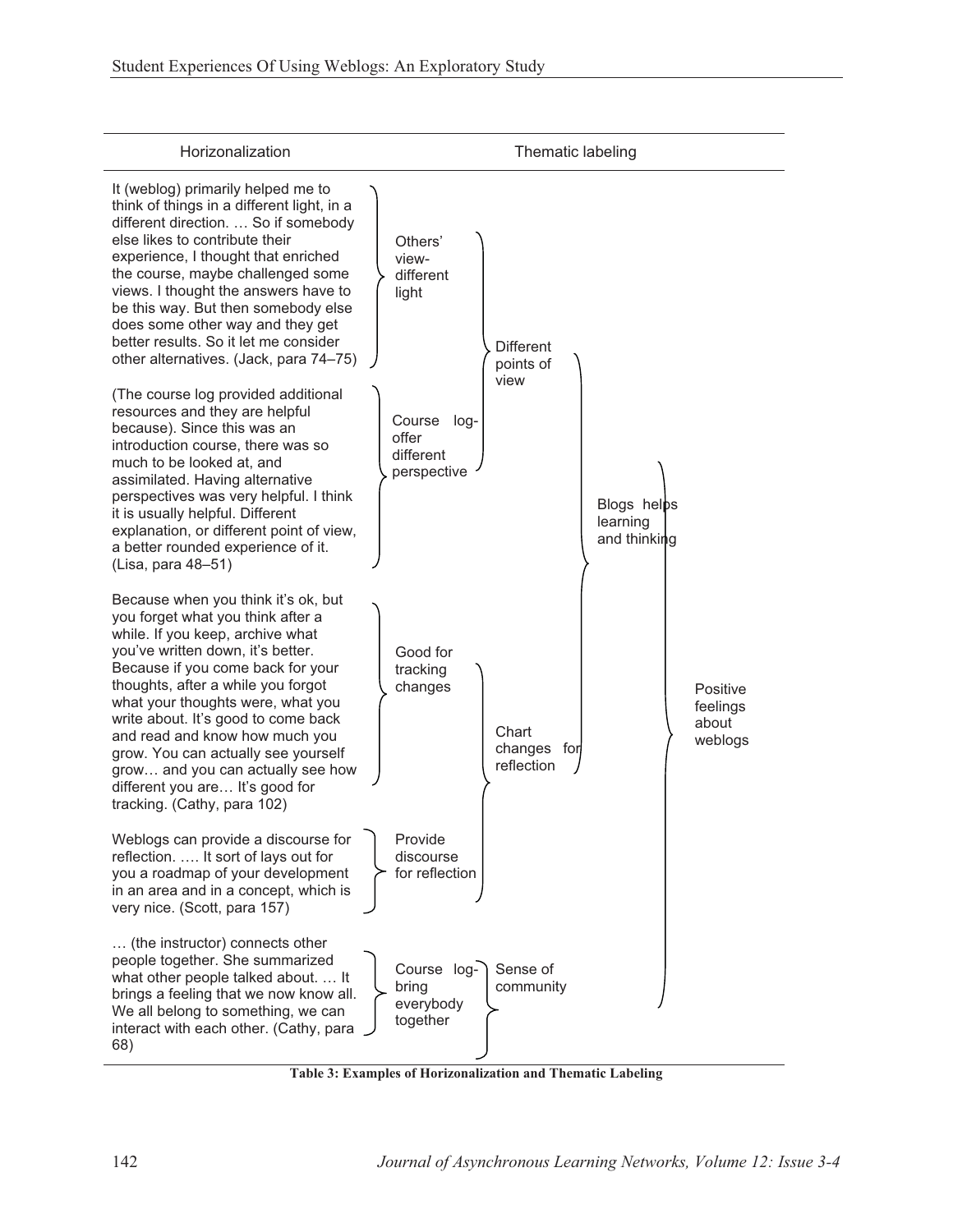# **VI. FINDINGS AND THEMES**

Data analysis at a more categorical level is still ongoing, but here we present some of the initial themes that have emerged through analysis. Overall, student experiences can be grouped as positive and negative. Most students categorized their Weblogging experiences as being positive because they felt that Weblogging helped their learning and thinking and offered a space outside of the class where they could "meet," creating a sense of community. Also, being graduate students in instructional design, participants were motivated to explore a new type of technology and to understand and tap its potential for their own future instructional design uses. Negative experiences were related to lack of privacy and lack of structure on blogging procedures, which in turn resulted in frustration and decreased motivation to engage in the activity. Table 4 presents an overview of the themes corresponding to positive and negative experiences about Weblog usage.

|    | Positive experiences                                           |  |  |  |  |
|----|----------------------------------------------------------------|--|--|--|--|
|    | 1. Weblogging helped thinking and learning                     |  |  |  |  |
|    | different<br>Providing access to<br>a.<br>viewpoints           |  |  |  |  |
|    | Providing space for organization and<br>b.<br>collection       |  |  |  |  |
|    | Triggering careful examination<br>of<br>$c_{\cdot}$<br>content |  |  |  |  |
| 2. | Weblogging provided a sense of community                       |  |  |  |  |
|    | Negative experiences                                           |  |  |  |  |
| 1. | Uncertainty about correct usage of Weblog                      |  |  |  |  |
| 2. | Differences in familiarity and experience with<br>content      |  |  |  |  |
| 3. | Concerns about privacy                                         |  |  |  |  |

**Table 4: Themes Related to Participant Perceptions of Weblogs** 

# **A. Weblogging Helped Thinking and Learning**

The first theme in the positive experiences of Weblogging is related to participants' perceptions of the utility of Weblogs in aiding thinking and learning. Primarily, participants perceived that Weblogs supported their learning by providing different viewpoints, by providing a space where changes in thinking could be charted, and by requiring them to think more critically about reading materials and resources.

# **B. Providing Access to Different Viewpoints**

Obtaining different viewpoints was identified as important in supporting participant thinking and learning. Participants suggested that the instructor's and other students' Weblogs were useful in providing diverse perspectives and information beyond the class content. The various Weblogs also provided ways of connecting course content to individual experiences. The diverse perspectives were deemed helpful in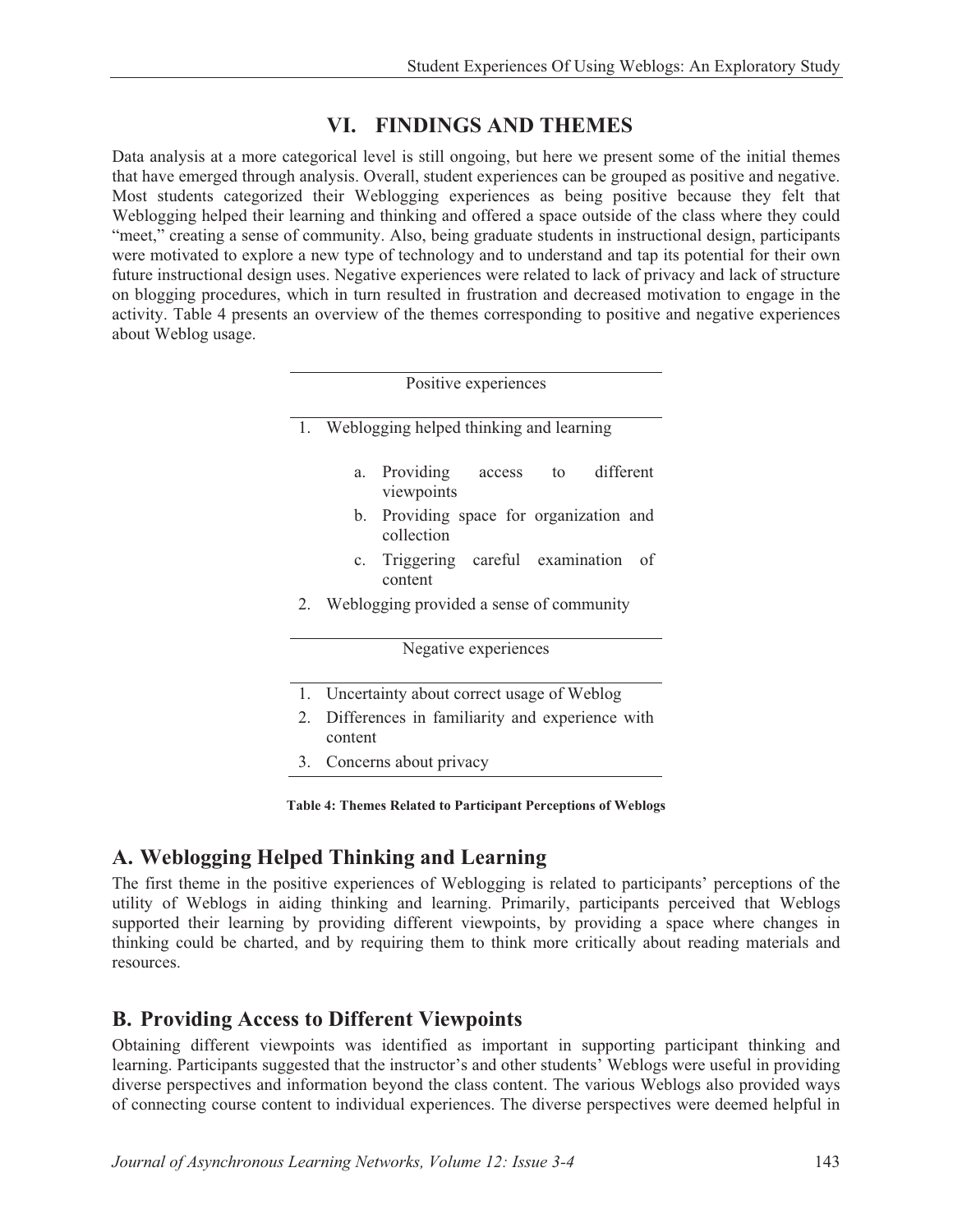providing a holistic, in-depth view of the content, as is evidenced by Scott's description.

…have others to offer their thoughts and opinions … and offer another point of view, something else from another point of view. And now you are looking at the whole spectrum, you are not looking at one part of a circle. In fact, you are looking at many arcs in hopes of completing a circle of knowledge toward a particular subject…. You may find further thoughts deeper than your own thoughts through reading what others have to say, or listening to others' ideas and reflections. And that furthers what's in your mind. And it deepens, broadens your understanding of the material. And it makes your ideas applicable for some research in the future, or opens up avenues you have never thought prior to that. So it gives you ideas, spurs different thoughts in your mind and deepens your understanding.

Two participants commented on the diversity of perspectives as helpful for challenging and augmenting their thinking. Jack, for example, referred to the utility of other views in enriching and presenting alternatives to his thinking. He said that others' experiences challenged some views where he "thought the answers have to be this way." Lisa commented on the utility of other perspectives in allowing her to glimpse a holistic picture of the topic: "I think it is usually helpful to have a different explanation, or different point of view, a better rounded experience of it."

# **C. Providing Space for Organization and Collection**

Participants also perceived that Weblogs helped their thinking by providing space for organizing and synthesizing thinking as part of their learning. Scott and Jack appreciated the provision of a structured space to archive different pieces of information and thus gain a composite view of this information. Scott appreciated the utility of the medium to "organize your thoughts, see how well you do understand the material." Jack similarly commented:

…as a part of my own study, I gain from so many different places. Like, I have to read a chapter, an article, and another article. They are isolated in their presentation, but the weblog kind of helps me to read them into something that makes sense. You take learning, bring it into your own context and structure it to make more sense. The process I was going through I thought was rewarding. I was able to construct these blocks into new blocks of my own when I came into the class with my own mental model of how the pieces work together, instead of just pieces.

Jane and Tom presented a slightly different perspective, commenting on the utility of Weblog writing as a mechanism to organize and articulate their thinking. Jane commented that writing was "a process that makes you think in an ordered way" and she found the space helpful in summarizing her thoughts. Tom perceived the Weblogs as space that engaged him in tracking his thoughts and "to think and articulate ideas."

Information organization and archiving on the Weblogs was also perceived by participants as being useful in "charting" changes in thinking. As participants revisited their Weblogs, they perceived changes and growth in their writing and thinking, and that helped them to reflect on their learning. Scott perceived that the Weblog allowed him to view the integration between old and new knowledge, commenting, "it sort of lays out for you a roadmap of your development in an area…you can chart your thoughts from day one to the end of semester to see how your thoughts developed." Cathy felt that the Weblog reflections allowed her to archive and track thoughts, and see "how different" she was and how she had progressed in her thinking.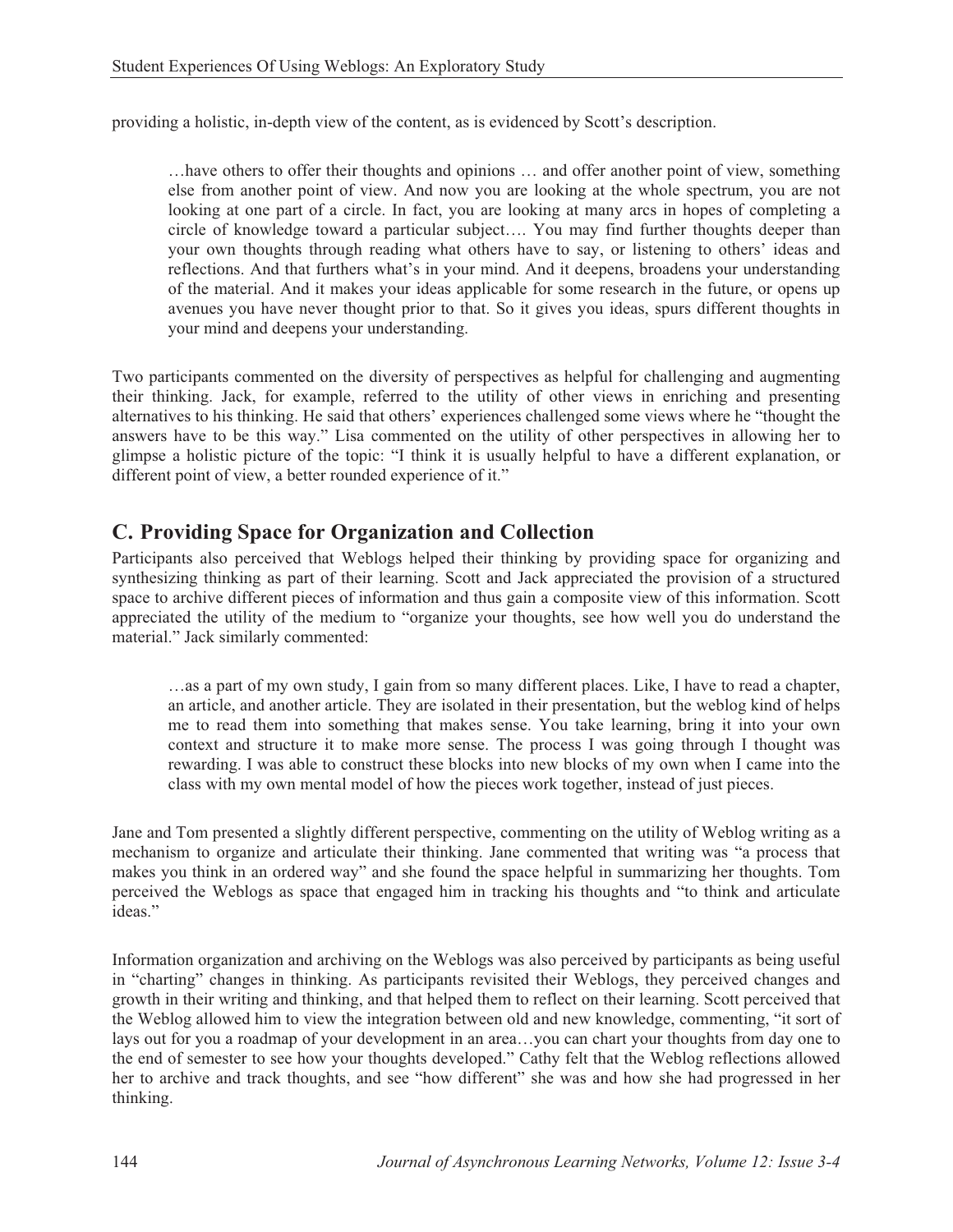Besides allowing him to compare a progression of thoughts, Tom also perceived that Weblogs increased the pace of his thinking and change, commenting that without a concrete historical perspective, he may have found it difficult to reflect on his learning. He felt that Weblogs helped him to "articulate …and compare ideas" by providing "a history of …thoughts."

# **D. Triggering Careful Examination of Content**

Weblog publishing also encouraged participants to focus on their reading materials. The requirement to write on Weblogs "pushed [them] into deep thinking" about the content, as indicated by Jack.

For me as a student, it was an opportunity to do something with the material aside from just reading it. So it was educational experience just writing itself… because it keeps me actively interested in what I am reading instead of sometimes when you read, you drift off, you lose your attention. But it keeps my attention… Aside from just giving me the opportunities to express them, it helps me to focus, I think. It helps me with the synthesis step, so things make a little more sense… it gets me more interested in the subject matter. I think it made me feel more confident too because I kind of thought it over, you know. I already considered the content and put it together in a new way that makes sense to me. (Jack)

Participants also identified the requirement to post as a trigger for engaging in in-depth analysis of reading materials and content. Lisa explained that writing for the Weblog made her more prone to evaluate content and said that she tended to "look more critically … I would want to know something more where it [content] didn't fit my experiences." Cathy admitted to using a more procedural strategy for recording thoughts consistently, using the Weblog as a place to store her thoughts as she read content.

The previous three sections referred to positive experiences of blogging in helping thinking and learning. Another positive experience was related to the sense of community engendered by Weblogs. Participants felt that the sense of closeness contributed positively to the experience; however, they did not relate it directly to their learning. In the next section, we elaborate on this perception.

# **E. Weblogging Provided a Sense of Community**

Participants perceived that Weblogs created a sense of community and extended discussion within and outside of the class. For some participants, such as Scott and Lisa, the involvement with other students contributed to a sense of togetherness, which seemed important in supporting their learning. Scott commented on the importance of shared learning experiences in stimulating mutual growth among class participants.

My feeling is that you are part of a community. That was nice. You feel you are part of a group, part of an effort. You are actually included something. You don't feel you are alone, because even though you are new to the field, you are still struggling. And it is that feeling of cooperate that we are all struggling to understand this together … At least it opened up that avenue that I wasn't going through, trying to understand it alone… being a part of learning community helps to stimulate and sustain that growth. And being able to share with others to me is the importance of a learning community, to help stimulate my growth and help to stimulate someone else. And we can sustain ourselves over the course of, in this case, a semester, but you would hope that that information becomes part of you, part of your repertoire, such that it is the basis on which you do further decisions. (Scott)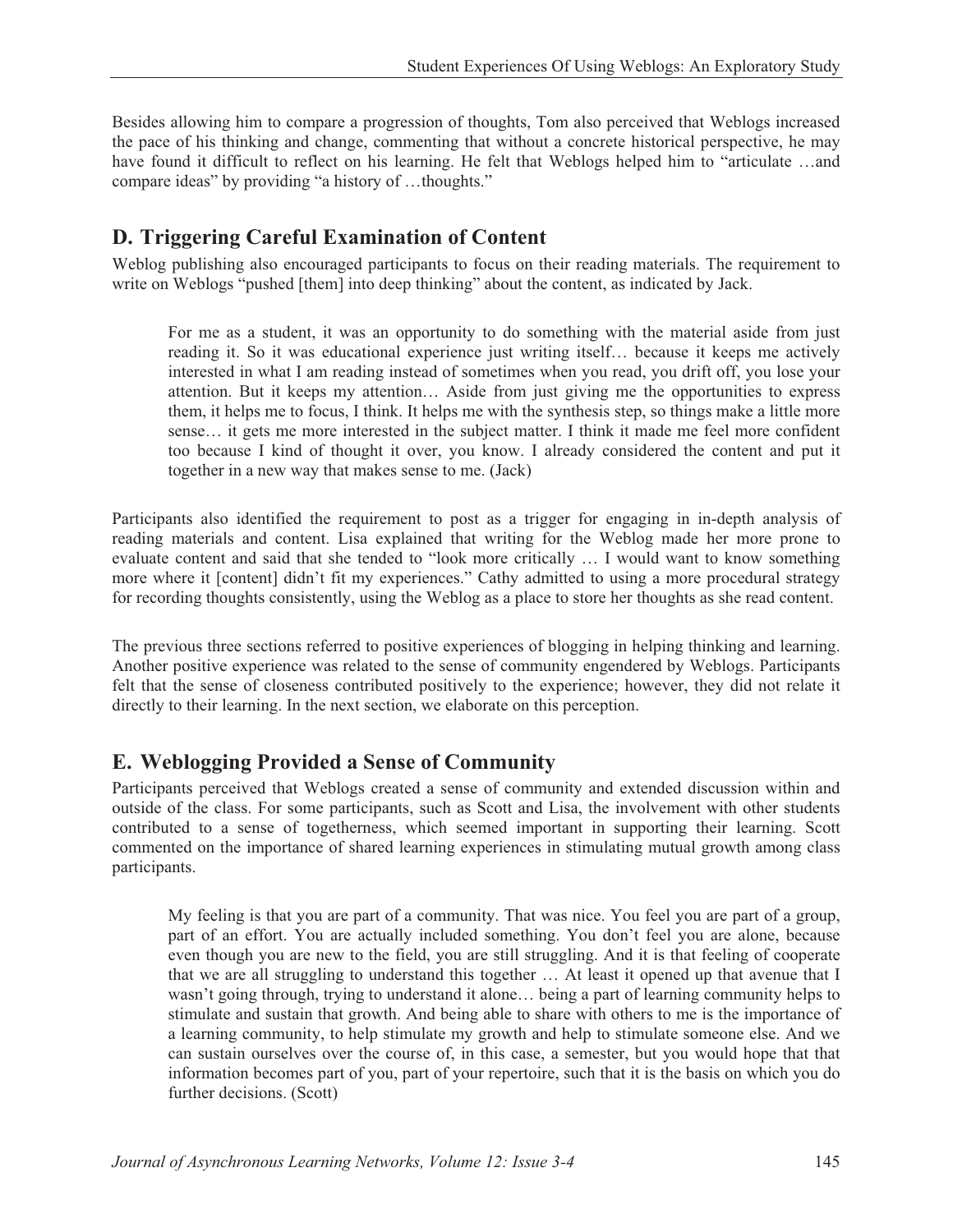Cathy commented on the Weblog's utility for accessing other people's views and engendering a sense of familiarity for others. She felt that the instructor's log, by summarizing different logs, gave a "feeling that we now know all. We all belong to something, something we can interact with." She specifically admitted liking "the sharing, the community, the interaction with other people" that emerged from Weblog interactions.

Three participants commented on the ability of Weblogs to extend discussion and generate conversations. Jane and Lisa perceived the Weblog as a space to invite additional conversation. Lisa commented that reading others' Weblog reflections would trigger face-to-face conversations, either to clarify or counter a prior post. She felt that this mechanism opened "a door for additional communication face to face." Jane similarly liked the additional interaction generated by Weblogs, especially when she posted a "very interesting, very original or creative idea." This type of posting led to the initiation of conversations by interested readers, and Jane felt that this was "good."

## **VII. POSITIVE EXPERIENCES AND PERCEPTIONS RELATED TO WEBLOGGING**

The first positive experience of blogging was related to the availability of different perspectives on content. Reflection can be construed both as a solitary and social activity [22]. Some theorists envision reflection as an individual process but conceive of reflective practice in a social plane, where individual artifacts, thoughts, and reflections are shared and commented on in a public space [23]. The combination of individual reflection and access to the group's reflections seemed to challenge participants' thinking and interests. This type of dialogic interaction with artifacts is key to reflective and critical thinking [24, 25], which encourages careful examination of one's thinking in the context of competing (or consensual) views.

Weblogging seemed to be very important in providing space for students to organize and archive contentfocused, reflective commentaries. Individual Weblogs allowed students to record their thoughts and feelings, which were then revisited as needed. This iterative sequence of recording, followed by reflection on the feelings is central to the conception of reflection suggested by [8]. In this case, Weblogs seemed to offer a benefit similar to those offered by personal diaries—the ability to serve as a record for thoughts, which is available for re-reading [see for example, 26]. Like diaries, Weblogs also were able to support student self-expression, which as research indicates, is generally appreciated by students [27, 28]. Educators in math and science have propounded the utility of an explicit space and semiotic modality for reflection [see for example, 29], and the inclusion of specific interactions that support individual and social reflection.

Another positive perception of Weblogs was related to the utility of writing on the Weblogs and its contribution to reflection. The participants commented that they valued the ability to use writing as a method to think deeply and to articulate ideas. Sá [30], for example, suggests that writing is useful to represent thinking as well as to develop skills for thinking and articulating thoughts. Keys [31] identifies three types of writing in writing to learn—expressive, transactional, and poetic. Expressive writing is informal, personal, and without consideration for others' judgments, thus allowing the writer to make connections between prior and new knowledge. Transactional writing, on the other hand, is more communicative and focuses on writing to an audience. It appeared that students generally regarded the Weblogs as transactional rather than as an expressive writing space, as is apparent in Scott's quote: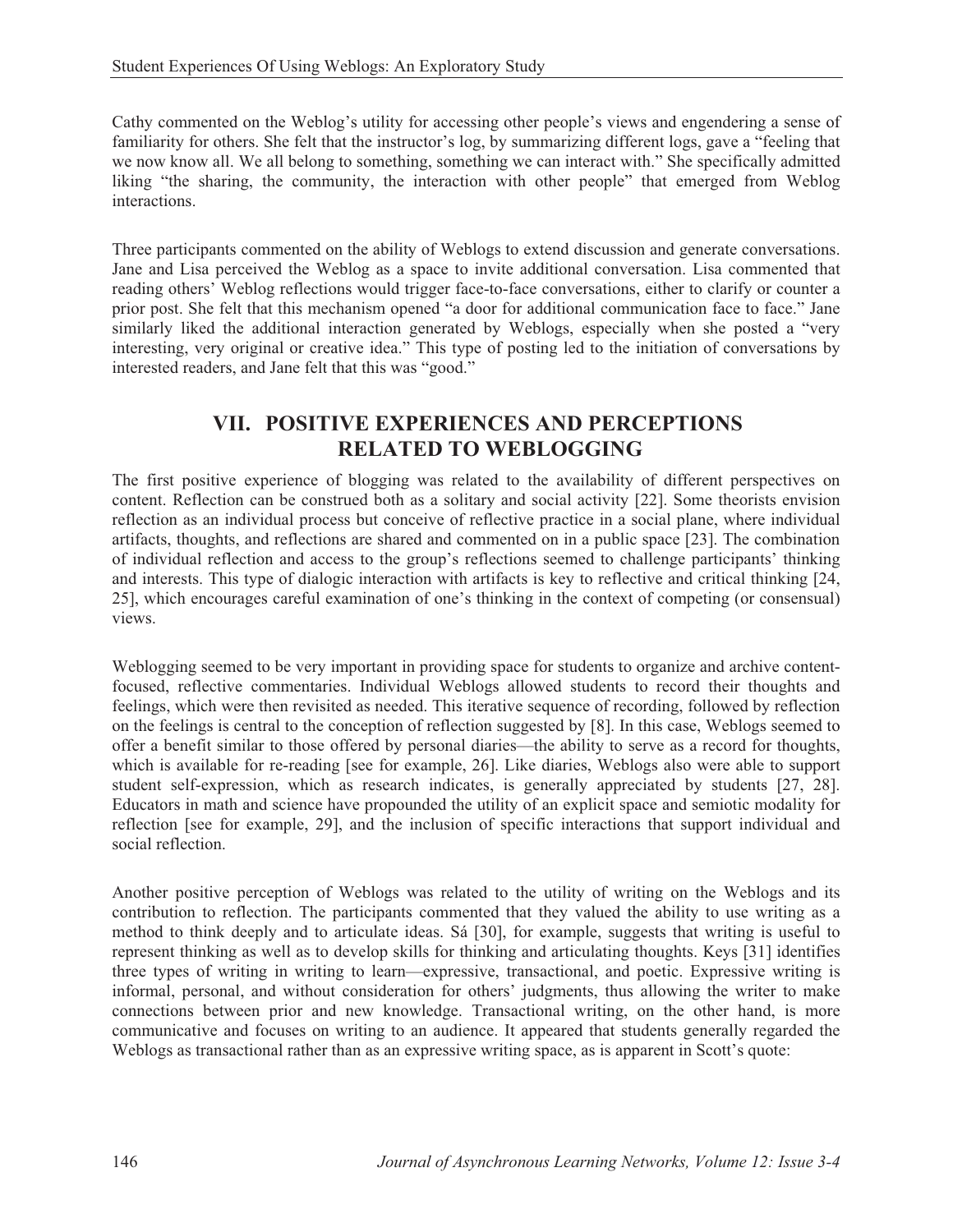I was writing to myself. But in the back of my mind, I knew almost anybody can see this. … what was there [on the Weblog] had already been considered, it wasn't initial pure thoughts. It was items which I had already addressed and once they were dressed up, made more sense, they were entered at that point of time.

Data also indicate that participants perceived writing as a way to learn rather than purely as an end product of learning, much as established in Jasper's [11] research with nursing students. According to some participants, the act of writing triggered careful examination of content. In the context of writing diaries for qualitative research, Sá [30] identifies the importance of extracting deeply meaningful experiences or instances to ensure that the sampling is not superficial or meaningless in the context of the overall analysis. In a similar manner, it may be construed that the self-reported perceptions of participants' deeper engagement were related to the need to identify meaningful portions of content and learning, as opposed to more superficial and unimportant facets. Mannion [32] suggests that any act of writing text can be deconstructed to identify the positions that the writer holds valid or important: by focusing on included text, participants may be able to identify missing content or learning that could provide a more holistic perspective.

Weblogs were also important in supporting students in charting and perceiving changes in their thinking. For example, Scott mentioned the ability of Weblogs to chart development of thoughts, which allowed him to understand how old and new knowledge became integrated. This finding is consistent with research on the utility of diary writing for distancing oneself from content and practice, and then for subsequently analyzing the content of the diary to identify patterns [see for example, 30]. Mannion [32] describes three phases of journal writing; in the first stage, before learning occurs, students tend to provide tentative, initial understanding of content. In the second stage, which is seen as a pause in the learning activity, journal writing allows students to reflect on what has been learned. In the third stage, students can connect reflections to other understanding. Comments by Cathy and Scott indicate that they perceived changes in their learning and development. In this context, Weblogs can be viewed as an artifact that mediates reflection and allows one to return to a specific experience [see for example, 23].

The second major theme in the positive experience of Weblogging was identified as the sense of community that developed from exposure to others' Weblogs. However, perceptions of community differed. Cathy's perception, for example, was more related to a sense of togetherness and belonging generated by the Weblogs. This conceptualization of community matches a definition offered by Unger and Wandersman [as cited in 33, p. 321], where community refers to "feelings of membership and belongingness." Scott's definition of community, on the other hand, referred to both an affective and a learning component. He perceived the Weblogs as reducing loneliness and increasing a sense of togetherness in striving for a common goal. While this affective component of community bears some similarity to the feelings expressed by Cathy, Scott also overtly referred to the concept of a "learning community" and the role of Weblogs in stimulating mutual growth. Rovai [33] identifies two components of a classroom community—connectedness and learning. A sense of connectedness accrues from one's perception of membership within a community, which is usually accompanied by feelings of belonging, acceptance, and the creation of relationships. Both Scott and Cathy referred to this aspect in their perception of community. Scott also referred to "struggling to understand this together." Paloff and Pratt [34] use the term "connectedness" in the sense indicated by Scott, where it connotes knowing through shared struggles with course material and the medium of learning. The learning component of the community was overtly mentioned by Scott and included the perception that knowledge and meaning construction are integral processes within the community, which is consistent with Paloff and Pratt's [34] conception of a learning community where members perceive a common learning goal and expectations.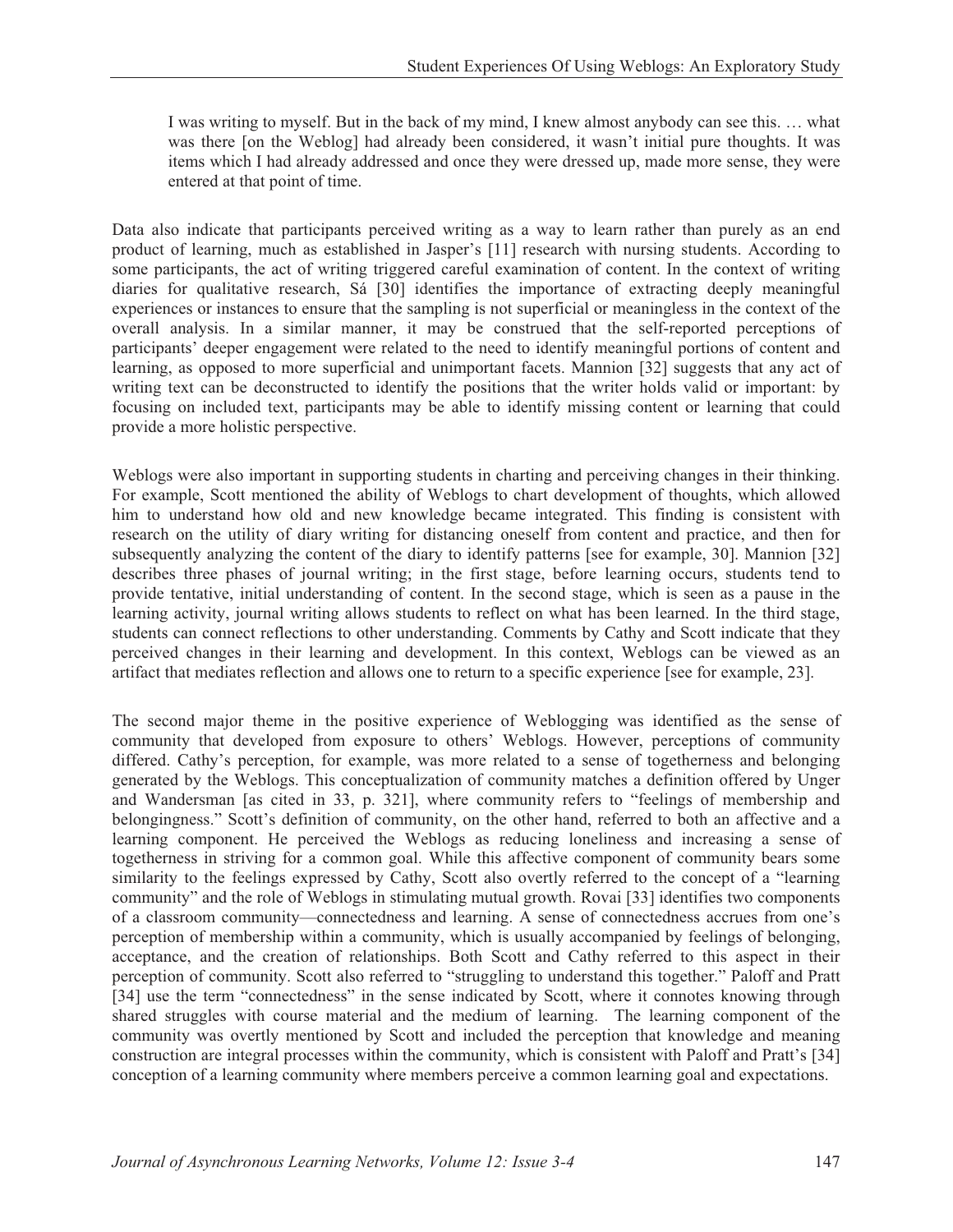Current research on learning communities is often related to online and distance education contexts [see for example, 34], but a sense of community has been identified as important for fostering learning and a sense of belonging in face-to-face settings as well [35, 36]. A feeling of community may result not only in reduced feelings of isolation but also in increased motivation to learn [37]. In his research, Rovai [37] indicated that a higher sense of community was correlated with higher self-perceptions of learning, which to some extent matches Scott's perception of his learning. The other contribution of Weblogs to a sense of community was the ability to extend and generate conversations based on student comments. Participants perceived this extension to be valuable in furthering communication. Definitions of community are often closely tied to the level of interaction between participants [38], and Paloff and Pratt [34] suggest that evidence of student-student rather than instructor-student conversations are indicative of a learning community.

In summary, participants appreciated the ability of Weblogs to support their thinking and also appreciated the sense of community that emerged through the Weblogs. Participants used the Weblogs to spontaneously archive reflections, chart their progress, and reflect on their growth. In addition, reading others' reflections challenged individual thinking and contributed to a sense of closeness. However, Weblog usage also engendered some negative experiences that are described in the next section.

# **VIII. NEGATIVE EXPERIENCES ABOUT WEBLOG USAGE**

Apart from the positive experiences, participants also expressed some hesitancy and negative feelings regarding Weblog usage. For many participants, this course provided the first opportunity to use Weblog technology and unfamiliarity with its usage led some participants to feel stressed. Participants were also concerned about the instructor's lack of guidance on format and frequency of Weblogging. Another negative perception about the use of Weblogs was participants' concern about their lack of content knowledge. In addition, because the Weblogs were open to public scrutiny, participants expressed concerns about safety of the environment.

# **A. Uncertainty about Correct Usage of Weblogs**

For 7 of the 8 participants, the design course was the first opportunity to use Weblogs and they expressed uncertainty about correct usage of the technology. Tom, for example, felt that his lack of technological knowledge resulted in a feeling of stress, and since he was "new to it… so there was pressure of doing it right and correct." He also mentioned that unfamiliarity with the technology and the practice delayed and decelerated his Weblogging.

For three other participants, the novel technology combined with their lack of understanding about its usage to support learning resulted in engagement in the Weblogging activity purely for the purpose of meeting the class requirement: Thus, Weblogging became a somewhat stressful experience. Jack mentioned that the "external pressure" increased the difficulty of the task and interfered with his ability to post. He also felt that for some students the pressure resulted in their posting "something just to meet the assignment but not reflecting." He suggested that this attitude was especially true for those students who valued neither Weblogging nor reflection. Eric suggested that lack of time affected his Weblogging, since he was busy with other courses and it was thus "stressful to figure out something to write there." Tom, because of all the things he had to do, said that he "ended up making a response in despair."

Another concern was the unavailability of specific structure and guidance about Weblog usage and practice from the instructor. Participants' lack of prior experience with the technology led them to expect procedural and content guidelines for using the Weblogs. The lack of structure frustrated Betty who found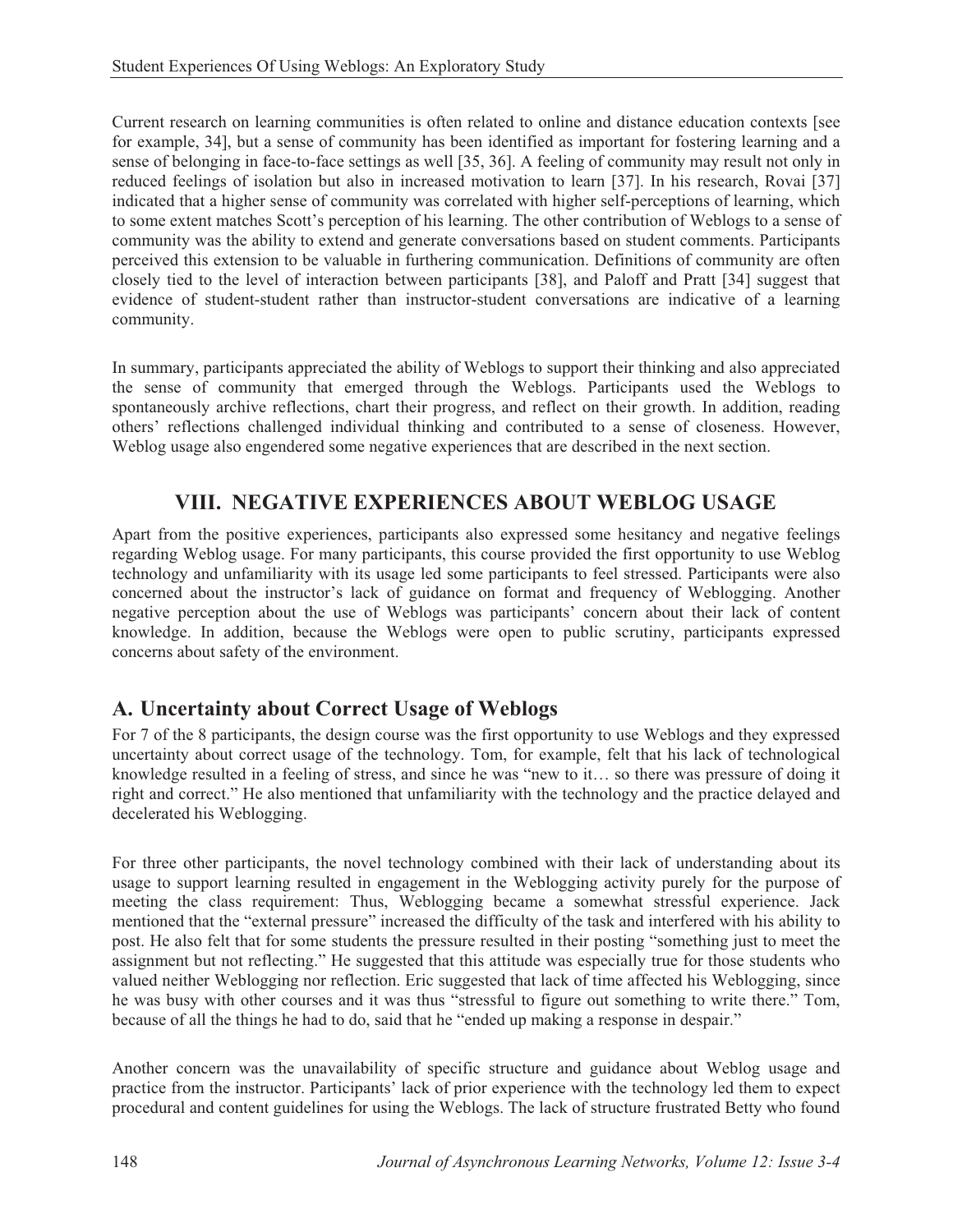it difficult to identify the important topics for reflection.

There was no definitive, "this is what you have to do, I want you to write about this topic or tell me your thoughts on this in particular." It was so open that when you have no limitations, it's hard to figure out what you write, what should be public knowledge, and what you keep private, and what the instructor feels is meaningful as compared to what is nonsense. It was hard because there were no guidelines. So it was frustrating in that sense.

Jane similarly felt that the lack of structure was disappointing and depleted her motivation and inspiration after a few weeks of trying to Weblog.

### **B. Differences in Familiarity and Experience with Content**

Participants indicated that their prior content knowledge (or lack thereof) impacted their practice of and ability to engage in Weblogging. Participants who possessed more content-related experience were generally more active with Weblogging, while novice participants encountered difficulties in identifying areas for exploration or connecting information to their prior experiences. Eric mentioned that being a first semester student, he found it difficult to find something to write about since he "didn't have enough information or knowledge." In contrast, Betty had some prior teaching experience that she used to guide her writing and she mentioned its utility in helping her write on the Weblog: "I had a lot teaching experience and I would cite experiences. That really helped make sense of a lot of instructional design."

Differences in students' backgrounds posed difficulties for some participants because of their inability to connect with unfamiliar experiences or contexts expressed by other classmates; they found the content of such writing difficult to understand and apply to their own situation. Eric identified the Weblog as being personal and suggested that it might thus "be very difficult to evaluate by others." Because of the personal tone of Weblogs, Eric found it "difficult to give some idea, or to respond to others' thoughts or writing." Betty said that she perceived others' Weblogs to be at times frustrating and at other times helpful, depending on the writer.

And it's sometimes more frustrating to read other people's ideas when they are well beyond yours. And sometimes it helps because they might say something that clarifies for you. But they also may say something that makes you just more confused...the gentleman I worked with was military based, so all of his analogies were based on military. And I am not a military person. I don't necessarily understand military speak, so some of the things that he made correlations to I don't understand at all because it's not even in the realm of experience or understanding.

# **C. Concerns about Privacy**

One participant, Scott, expressed doubts about the security of the environment because of its potential to be viewed by anyone with Internet access. Theoretically, anybody could respond to the writing on the Weblogs, and Scott was particularly afraid of attacks on his ideas without proper reasoning and factual backup.

Those who would offer "insights", I put that in quotes, that was not founded upon anything as you can tell is almost, in one sense, reaction of deeply held personal beliefs which are fine as long as they would have the opportunity to reflect upon themselves, inspired by research, not just something you think is right or wrong but why do you think is right or wrong. You disagree with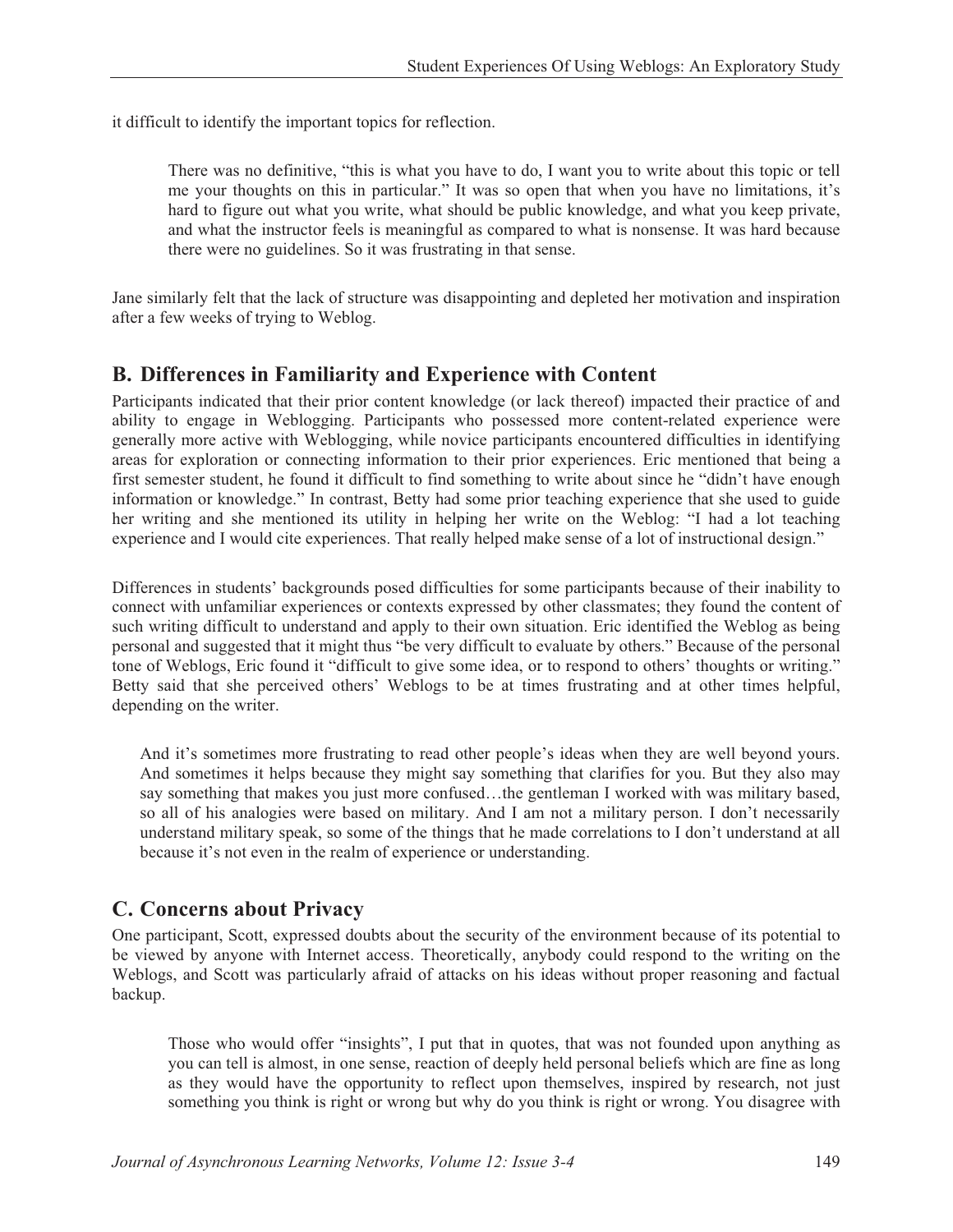me, that's fine, but tell me why. Just don't attach something and offer no reason as to your justification.

Scott was also concerned about the attention to be given to responses by unknown individuals, since he found it difficult to trust the sources, not knowing the background or expertise of the person.

… if you don't know the person via the Weblog… to the depth and credibility of their arguments or their thought, then I was skeptical and I was skeptical posting mine 'cause somebody who had no, very limited knowledge would respond something then I don't know how much impact I should take that.

While Scott expressed a level of distrust of the environment that was not as apparent in other participants, the public nature of the Weblog caused some concern for other participants too. Participants were cautious about topic selection and chose not to write about anything personal, anything "too controversial" or too negative. Three participants expressed concerns about posting items related to the actions or opinions of peers. Lisa refrained from posting group or personal issues on the Weblog, and chose to keep a "professional orientation," eliminating personal issues and problems. Jane expanded on this concern and said she was "cautious" about posting a comment on any controversial issue.

### **IX. DISCUSSION ON NEGATIVE EXPERIENCES OF WEBLOG USAGE**

Participants expressed negative perceptions about Weblog usage for three main reasons: 1) the lack of explicit structure and guidance for blogging practice, 2) different levels of expertise with content and context, and, 3) concerns about privacy. Brockbank and McGill [24] note that engaging in reflective thinking requires provision of explicit space and time and provision of structured guidance on the format of reflective thinking and discourse. In this study, lack of guidance was associated with both procedure (i.e., how much to post and how often to post) and content (i.e., what specific content to address). In his research with pre-service teachers' journal writing, Garmon [10] identified that the imposition of a specific procedural requirement (twice a week with a minimum length requirement) was appreciated by some students but not by others. Some students felt that the guidelines were too restrictive, leading to journaling about unimportant issues. Similarly, students varied in their appreciation of the establishment of specific content foci: some students requested more freedom on topic selection, while others requested constrained topic starters to focus their writing. This disparity in opinions is similar to that expressed by participants in this study. While some participants mentioned that the lack of guidance was stressful, they were nevertheless able to Weblog successfully, while other students were unable to Weblog without a specific structure.

Korthagen [39] identifies this difference in student needs as a difference between internally oriented students who prefer to reflect using their own experiences and externally oriented students who prefer to be given guidelines and instructions. Korthagen also suggests that externally oriented students should be given safety and structure in the form of the instructions that they require. Jasper's [11] research indicated that two types of structure were important: one element of structure focused student attention on important aspects of their learning and the other element was the development of a structured writing format. In Jasper's study, students became more adept at engaging in reflection because they developed a practice of recording reflection and also because they were given explicit parameters focused on their learning. However, willingness to engage in reflection differs among individuals, and those who value reflection are more likely to engage in the process deeply [40].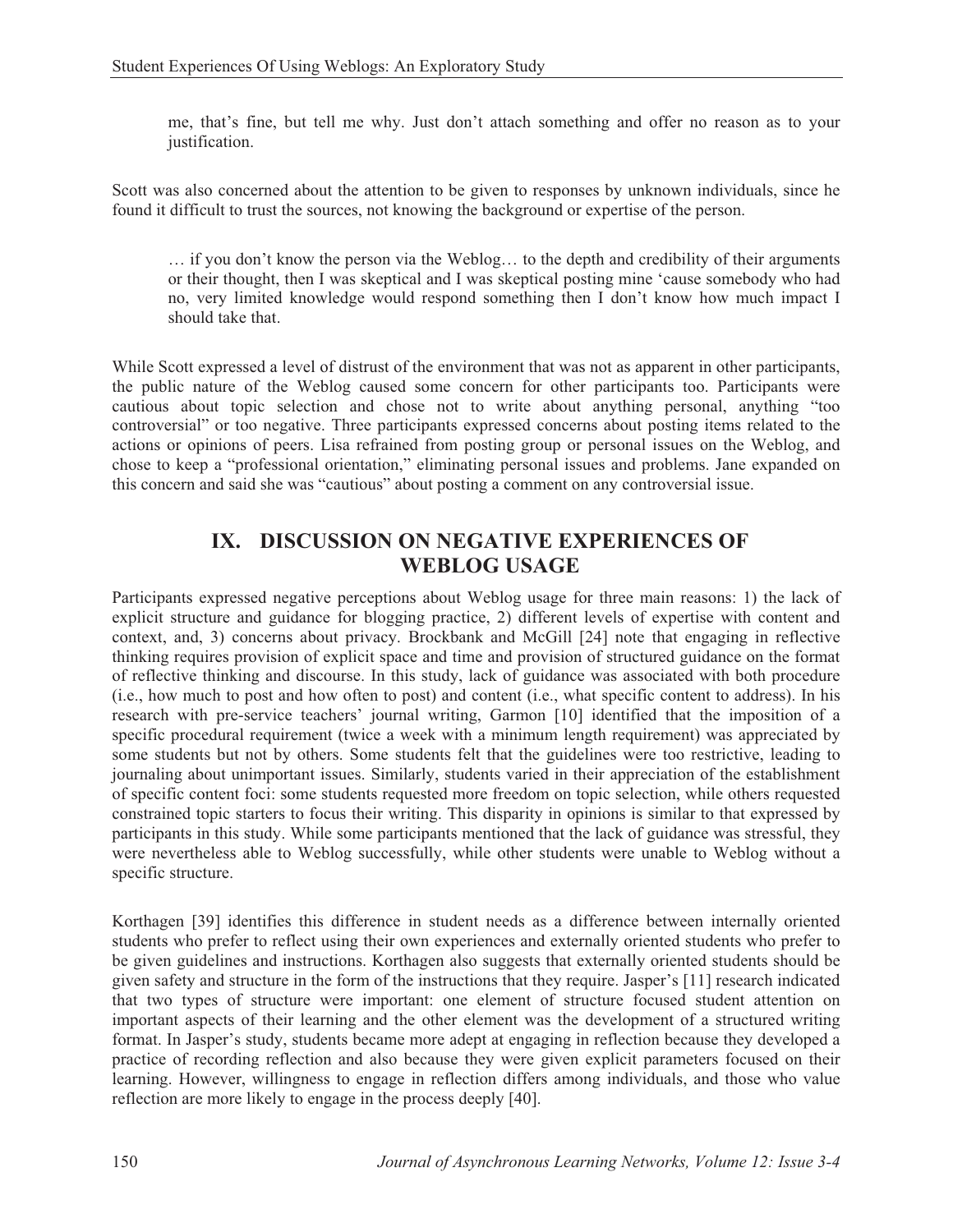The second hesitancy related to blogging was occasioned by different levels of context and content expertise. Contextual expertise in this case refers to the use of Weblogs and attendant technologies. Earlier research on the role of technological tools designed to support student learning has identified the importance of introducing students to the purpose and use of different types of tools [41, 42]. Thus, an introductory session might have induced students to blog more consistently regardless of prior experience with such technologies. Content expertise is more concerned with the integration of prior experiences as identified by participants. Those participants who were able to relate prior experiences to current content were more successful in blogging by drawing comparisons and engaging in more reflective thinking [43].

Concerns about privacy were also cited for lack of Weblog usage. Weblogs can be read by anyone with access to the Web. The wide access to private reflections and thoughts can be disturbing to some students [13] and specific attention must be paid to ethical and personal considerations of Weblogging. Weblogging shares much in common with student feelings about journaling. For example, Ballantyne and Packer's [9] research with doctoral students' journal writing indicated that students generally perceived journals as a safe space for expressing their ideas and feelings, but when they were exposed to an audience, they felt a need to be more circumspect in their writing. A similar perception was reported by participants in Spalding and Wilson's [44] research, where although participants appreciated others' feedback in broadening their views, they were still hesitant to share their private thoughts with others.

In summary, negative experiences related to Weblog usage were related to participant lack of knowledge and guidance about appropriate usage, lack of content knowledge, and concerns about privacy. Participants suggested that these experiences resulted in sporadic and inconsistent blogging.

# **X. IMPLICATIONS FOR RESEARCH AND PRACTICE**

The initial themes that emerged through this exploratory study of students' experiences with Weblogs provide some important avenues for further research and practice. Weblogs are similar to paper-based journals in that writing is the singularly important expression of reflection. Also, Weblogs and journals offer a consistent space for individual reflection. As we noted in this study, however, students continue to encounter difficulties with consistently writing on Weblogs. Three primary research avenues are implied by the results of this study: (1) exploring methods to encourage student discourse with other peers in the instructional community and examining their effects on student reflection; (2) encouraging engagement in appropriate types of writing to aid learning and reflection; and, (3) identifying strategies to engage students more consistently in reflecting on the Weblogs.

Study participants indicated that they appreciated access to varied perspectives and one area of exploration should focus on different mechanisms for encouraging students to integrate various information sources into their writing, as well as to encourage them to publish comments to a wider audience. These sources may include peers within an instructional setting as well as members outside the immediate learning community. By expressly soliciting commentary and feedback from a wide audience, student reflections are likely to become more evaluative and critical [24]. Descriptive research of implementations that encourage Weblog interaction might help to identify appropriate strategies that encourage students to create thoughtful, critical reflections. Another valuable research avenue is the examination of the effects of others' commentary on the quality of student reflection. For example, how is quality of reflection affected by more or less commentary from others? Or, how is a student's own reflection affected by giving commentary to other peers? Privacy of thoughts emerged as a significant concern for some students and prevented very detailed posting of thoughts. This concern may impact student ability to receive and provide feedback as previously suggested. Instructors and designers may be able to mitigate this barrier by emphasizing the content-focused (and non-personal) nature of reflection. Research-based, practical strategies may also allow students to gain experience with providing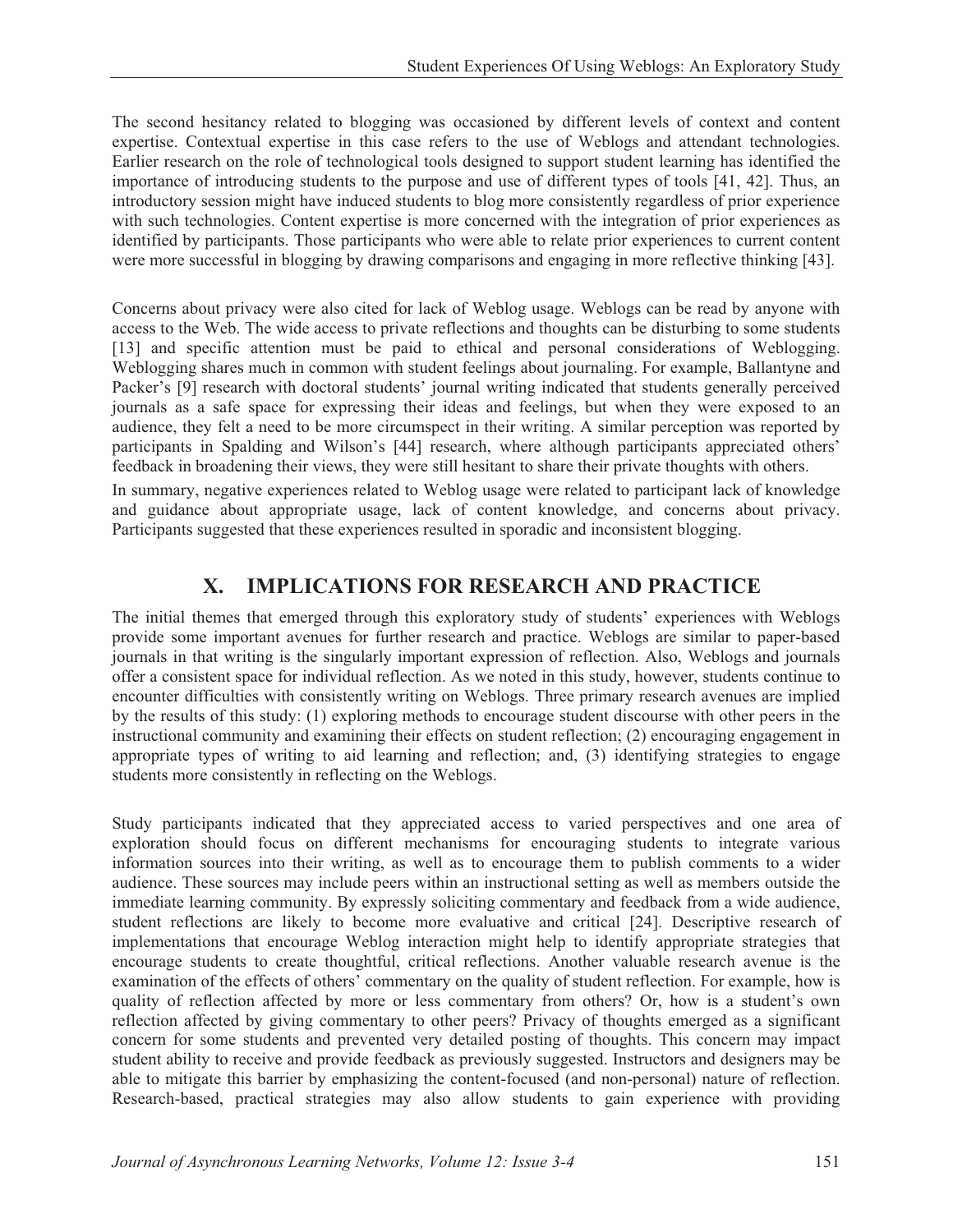constructive critical commentary, and perhaps alleviate any tendency to correlate feedback with personal attacks.

Research should also be directed at developing student ability to engage in writing. In this study, some participants mentioned writing for an audience, which connotes engagement in transactional writing [31]. Researchers and practitioners should identify how to encourage students to participate in both informational and transactional writing, thereby combining personal meaning-making with thoughtful expression in the form of discipline-sanctioned discourse. In addition, researchers may fruitfully investigate the impact of different writing types on the quality of reflection and learning.

Another area of exploration concerns the identification of specific mechanisms, strategies, and practices to encourage student reflection on the Weblogs. Earlier research indicates that students vary in their need for structure and guidance [10, 39] for reflection. Some learners may be more likely to engage in and appreciate reflection [39, 40], while others might find reflection to be challenging or useless, as illustrated in this study and in a study by Garrmon [10]. Thus, research should focus on identifying the types of strategies that prove effective for encouraging reflection from different types of learners. For instructors and designers, the practical challenge is to identify an appropriate balance of structured and unstructured phases of reflection. One method might include supporting initial student logging with directed prompts and then gradually fading the support as the students gain competency and confidence in Weblogging and reflecting. Another option might be to design varied support mechanisms for reflection and allow students to individually choose an acceptable level of structure; however, the challenge is to encourage students to develop their own skills for engaging in structured reflection focused on their learning and interests. This study indicated that Weblogs allowed students to chart their learning progress. Building on this initial finding, it would be useful to identify additional aids to help students to further construct their learning and reflective activities. For example, a combination of Weblogs and concept mapping activities might allow students to map their learning in a more concrete fashion, thereby linking individual posts into a more holistic picture of content learning.

From a very practical perspective, study participants mentioned that lack of knowledge about Weblog technology negatively influenced their ability to reflect. Student use of tools and technologies tends to be circumscribed by instructor demonstrations [e.g., 45]; however, the lack of orientation on specific uses of technological tools and supports leads to unproductive use [46] and sporadic use as demonstrated in this study. Thus, it is important to include initial orientation sessions on the use and purpose of Weblogs to support consistent, appropriate use. An introductory session to basic practices and technology features can be supplemented by additional expert help as needed. In addition, descriptive user-centered research can identify additional technological features that may be effectively integrated in Weblogs to support students in their writing and reflection.

# **XI. DESIGN IMPLICATIONS**

Based on the findings from the reported study, we designed a subsequent study that was aimed at augmenting positive and mitigating negative experiences of Weblog usage. We also planned to collect data to examine effects of using Weblogs on student learning. Our new design tried to address the need for students to blog regularly on course content. Thus, we increased the amount of points allocated to blogging to 25% of the overall class grade. The assignment of grade points was in contrast to the previous study, where we assigned only 10% of the grade for Weblogging. We also designed a blog guide, a threepage description of why the blogs were important to the course and student learning, how to write blogs (technical description), and what they should contain. The blog guide was developed based on our findings in the reported study.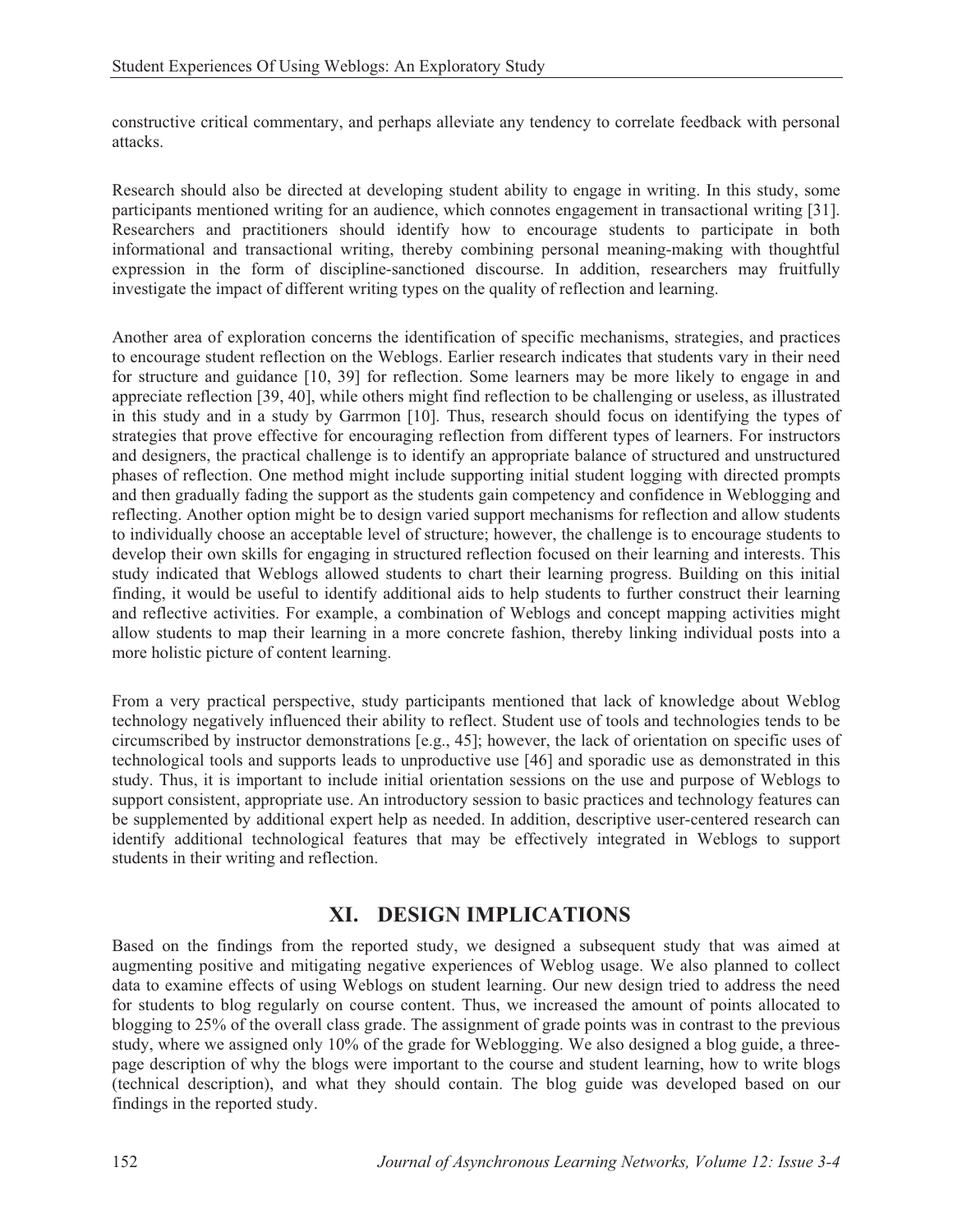For example, since Weblogs were perceived to positively affect thinking and learning through examination of content, we provided a list of questions to be addressed every week in the blogs, thereby ensuring that students could explore content systematically and deeply. We designed the questions to probe students' content understanding as well as their experiences of applying concepts to authentic situations, and our underlying goal was to encourage students to reflect on the questions and elaborate their thinking through blog posts. Another design option was based on our finding that Weblogs were perceived as being helpful in providing access to different viewpoints. Thus, we made it mandatory for students to integrate outside resources in their weekly writing, and we emphasized the need to integrate peer ideas and thoughts in their posts. The negative perceptions of Weblog usage, such as uncertainty about usage and concerns about privacy, were addressed primarily by providing a list of weekly questions and mandating weekly blog posting. Also, since the emphasis was on writing and reflection related to class content and learning, student concerns about privacy of personal expression was mitigated. Data sources for the second study included both interviews and blog artifacts, and while analysis is still ongoing, initial findings suggest that students found the blogging useful for charting learning and knowledge construction, and especially for creating learning artifacts that synthesized blog posts. Even students who entered the course with the initial assumption that the blogs would be unhelpful changed their views during the semester and commented on the utility of the blogs for charting their learning. Thus, proper design and implementation is paramount to successful use of Weblogs for learning.

The role of the instructor is important during implementation and design of any learning environment. Specifically, instructors who plan to implement Weblogs in their classrooms must address a few pedagogical and administrative questions in planning the use of this technology. Pedagogical questions deal with the utility and integration of Weblogs for student learning within the class context.

- a. Have students been made aware of how Weblogging can help their thinking, reflection, and learning?
- b. Do the Weblogs support writing and reflection that is integral to understanding the content?
- c. Do the posts generated on the Weblogs form an integral component of the assessment or learning artifacts generated by the students?
- d. Is there a requirement in place for students to blog at regular intervals?
- e. Is sufficient assessment credit allotted for the Weblogging activity and posts?
- f. Are trigger questions or some type of support mechanism provided for students to blog at regular intervals?
- g. Are trigger questions directly linked to class content and learning artifacts?
- h. Is there a requirement for students to read outside resources and blogs for integration within their own writing?
- i. Are students directed to focus on content and learning as opposed to personal feelings?
- j. Is there an emphasis on respectful, supportive, and critical commentary on the Weblogs?

Administrative questions to be addressed are about technical support for and maintenance of the Weblogs.

- a. Is there an expert who can provide technical support and guidance to students as they use the Weblogs?
- b. Is it more convenient to use a paid or free blogging server?
- c. Is the blogging service easy and transparent to use?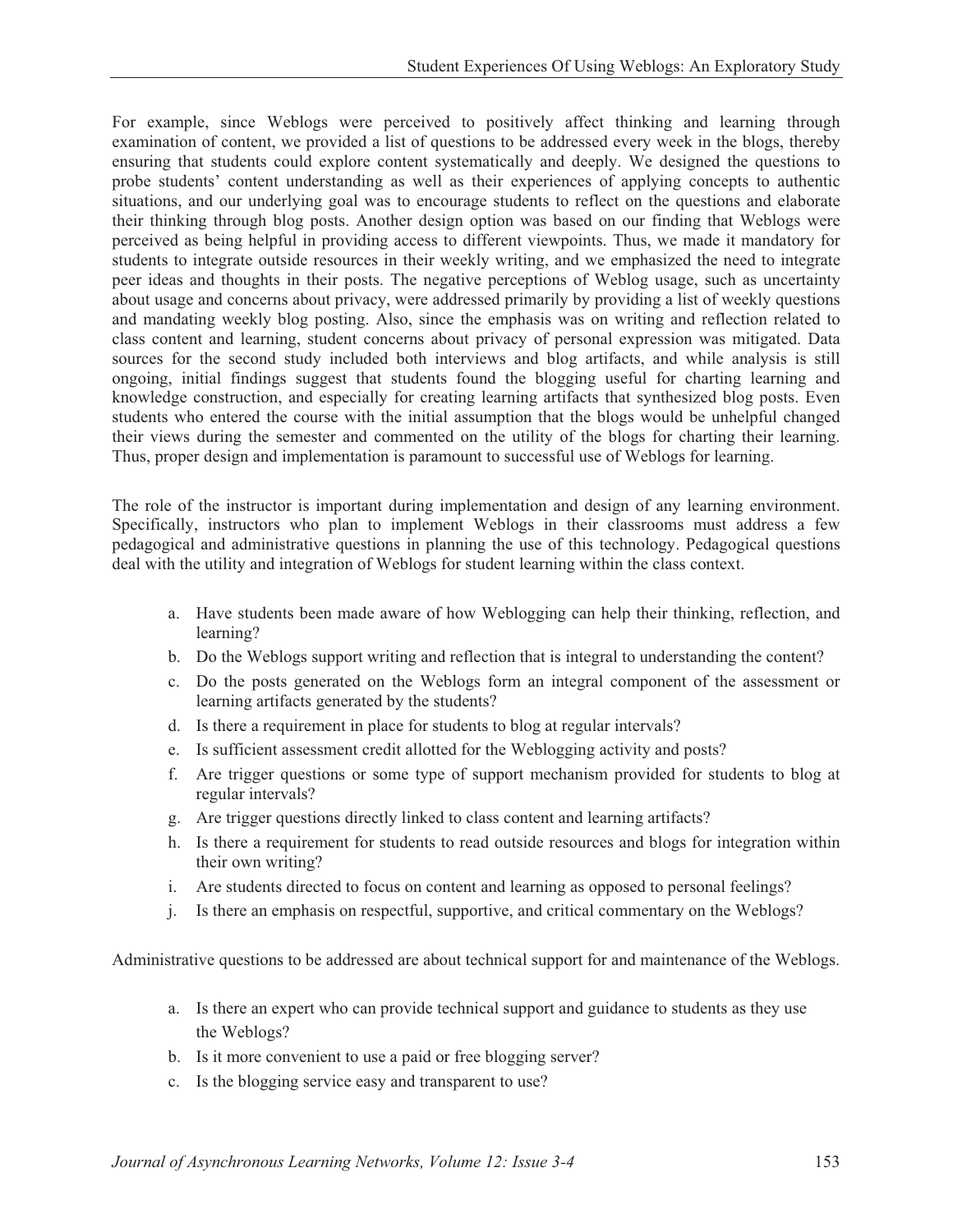- d. If additional media like audio (audioblogs) or video (videoblogs) are to be used, has sufficient server and bandwidth space been identified for use?
- e. Has an orientation session been planned for informing students how to set up a blog and post items?

Using these questions as a guide, instructors who plan to use blogs for the first time within a classroom setting can do much to circumvent negative experiences and enhance the positive impacts of Weblog usage for student learning.

### **XII. CONCLUSION**

As a new and potentially powerful technology, the parameters and consequences of Weblog usage within higher education are still unexplored. Understanding graduate students' experiences of their Weblogging activities can impact the design and use of this technology in higher education settings. Especially, if Weblogs are to support specific types of thinking or collaborative practices in educational settings, student use and perceptions of the technology are important in informing practical and empirical educational implementations. We have presented some initial themes regarding the positive and negative experiences of students' Weblogging activities. This initial data supports the proposition that Weblogs can be used to support reflection individually; however, data also suggest that a more structured and guided introduction to the usage of this technology would be conducive to inculcating early and appropriate usage. Further research can explicate mechanisms and strategies by which Weblogs can be used to foster individual and group reflection and to create a sense of community, while avoiding situations that students might find threatening or disengaging.

# **XIII. ABOUT THE AUTHORS**

**Sharma Priya** did her doctoral work at the University of Georgia and received her Ph.D. in Instructional Technology in 2001. In August 2001 she joined the Penn State faculty as assistant professor of instructional systems.

**Ying Xie** is an instructional designer in the Intructional Resource Center at George Mason University. She offers workshops about pedagogical use of technologies, designs prototypes, consults with faculty members, and conducts educational research. Her research focus has been the use of blogs in classrooms and creating cognitive tools for students learning. Her special interest lies in building constructivists' learning environments with new technologies. Ying Xie is a Ph.D. Candidate-ABD (All But Dissertation) in the Instructional Systems program at Penn State.

# **XIV. REFERENCES**

- 1. **Riley, D.** "Blog numbers are closer to 34.5 million worldwide." *The Blog Herald*. January 10, 2005. http://www.blogherald.com/2005/01/10/blog-numbers-are-closer-to-345-million-wordwide/.
- 2. **Oravec, J. A.** Weblogs as an Emerging Genre in Higher Education. *Journal of Computing in Higher Education* 14: 21–44, Spr 2003.
- 3. **Muukkonen, H. M. Lakkala & K. Hakkarainen.** Technology-Mediation and Tutoring: How Do They Shape Progressive Inquiry Discourse? *Journal of the Learning Sciences* 14: 527–565, 2005.
- 4. **Wiltse, E.** "Blog, Blog, Blog: Experiences with Web Logs in Journalism Classes." Retrieved June 6, 2004 from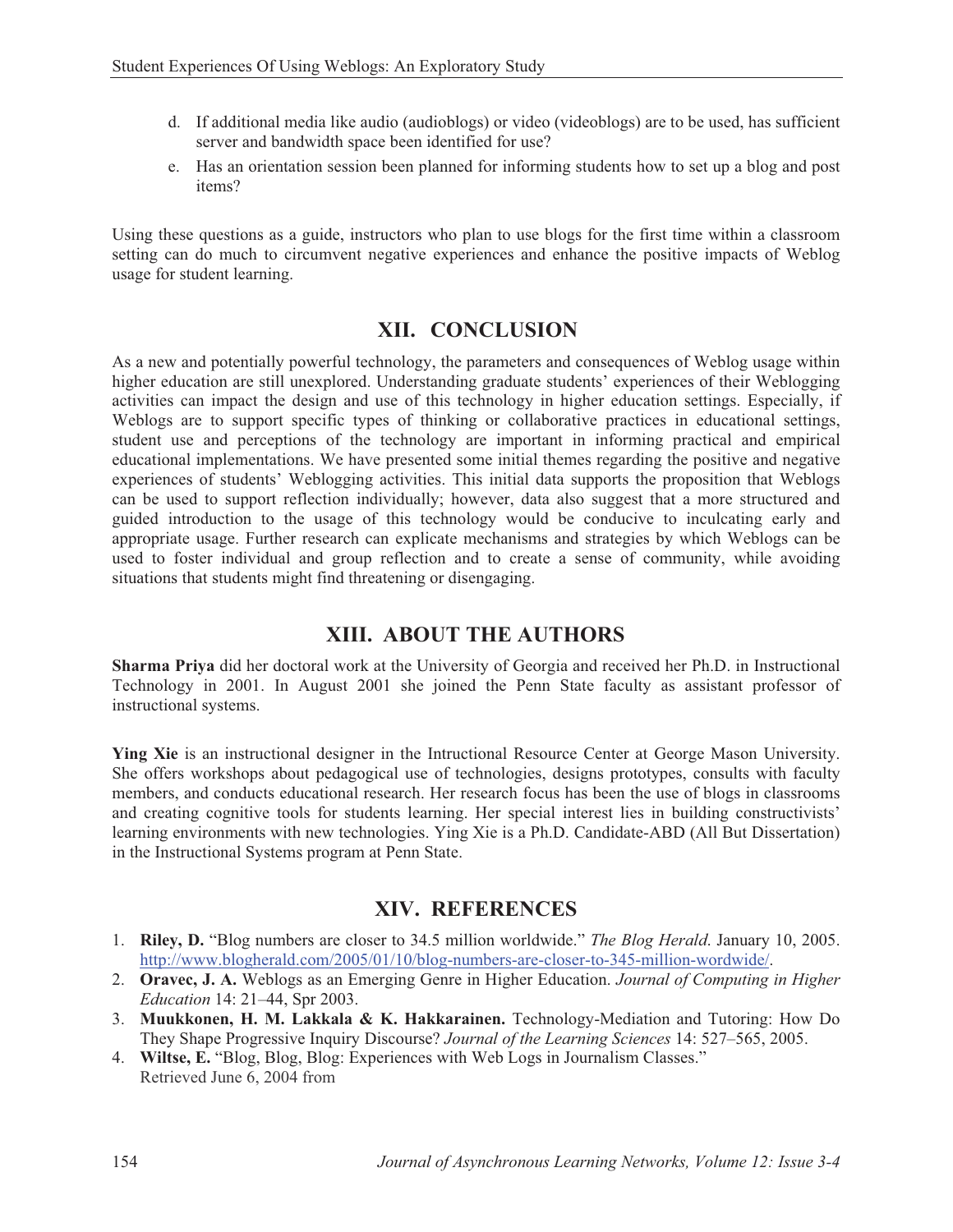http://banners.noticiasdot.com/termometro/boletines/docs/marcom/comunicacion/utexas/2004/utexas \_blogs.pdf.

- 5. **Bartlett-Bragg, A.** "Blogging to learn," *The Knowledge Tree* 4: December 2003. http://knowledgetree.flexiblelearning.net.au/edition04/pdf/Blogging to Learn.pdf.
- 6. **Sade, G.** "Weblogs as open constructive learning environments." Blogtalk Downunder. http://incsub.org/blogtalk/?page\_id=56.
- 7. **Fiedler, S. & P. Sharma.** "Navigating personal information repositories with Weblog authoring and concept mapping." In S. O Tergan and T. Keller (Eds.), *Knowledge and Information Visualization: Searching for Synergies*, 302–325. Berlin: Springer-Verlag, 2005.
- 8. **Boud, D., R. Keogh, & D. Walker.** Reflection: Turning Experience into Learning. London: Kogan Page, 1985.
- 9. **Ballantyne, R. & J. Packer.** The Role of Student Journals in Facilitating Reflection at the Doctoral Level. *Studies in Continuing Education* 17(1–2): 29–45, 1995.
- 10. **Garmon, M. A.** The Benefits of Dialogue Journals: What Prospective Teachers Say. *Teacher Education Quarterly* 28(4): 37–50, Fall 2001.
- 11. **Jasper, M. A.** Nurses' Perceptions of the Value of Written Reflection. *Nurse Education Today* 19(6): 452–463, Aug 1999.
- 12. **Fiedler, S.** Personal Webpublishing as a reflective conversational tool for self-organized learning. In T. N. Burg (ed.), *BlogTalks*, 190–216. Wien, Austria, 2003.
- 13. **Oravec, J. A.** Bookmarking the World: Weblog Applications in Education. *Journal of Adolescent & Adult Literacy* 45(7): 616–621, Apr 2002.
- 14. **Paquet, S.** Personal knowledge publishing and its uses in research. Knowledge Board. January 10, 2003. http://www.knowledgeboard.com/item/253/2010/5/2008.
- 15. **Efimova L. & A. de Moor.** Beyond personal Webpublishing: An exploratory study of conversational blogging practices. *38th Annual Hawaii International Conference on System Sciences*, Big Island, Hawaii, 2005.
- 16. **Hernàndez-Ramos, P.** Web Logs and online discussions as tools to promote reflective practice. *The Journal of Interactive Online Learning* 3(1): Summer 2004.
- 17. **Williams, J. B. & J. Jacobs.** Exploring the use of blogs as learning spaces in the higher education sector. *Australasian Journal of Educational Technology* 20(2): 232–247, Winter 2004.
- 18. **Van Manen, M.** Researching Lived Experience: Human Science for an Action Sensitive Pedagogy, 2nd ed. London, Ont.: Althouse Press, 1997.
- 19. **Creswell, J. W.** Qualitative Inquiry and Research Design: Choosing Among Five Traditions. Thousand Oaks, CA: Sage Publications, 1998.
- 20. **Moustakas, C. E.** Phenomenological Research Methods. Thousand Oaks, Calif.: Sage, 1994.
- 21. **Rossman, G. B. & S. F. Rallis.** Learning in the Field: An Introduction to Qualitative Research. Thousand Oaks, Calif.: Sage Publications, 1998.
- 22. **Salmon, G.** Mirror, Mirror, On My Screen...Exploring Online Reflections. *British Journal of Educational Technology* 33(4): 379–391, Sep 2002.
- 23. **Hoffman-Kipp, P., A. J. Artiles, & L. Lopez-Torres.** Beyond Reflection: Teacher Learning as Praxis. *Theory into Practice* 42(3): 248–254, Summer 2003.
- 24. **Brockbank, A. & I. McGill.** *Facilitating Reflective Learning in Higher Education*. Suffolk: Great Britain: SRHE and Open University Press, 1998.
- 25. **McPeck, J.** Teaching Critical Thinking: Dialogue and Dialectic. New York: Routledge, 1990.
- 26. **Yinger, R.** Journal Writing as a Learning Tool. *Volta Review* 87(5): 21–33, Sep 1985.
- 27. **Andrusyszyn, M. A. & L. Davie.** Facilitating Reflection through Interactive Journal Writing in an Online Graduate Course: A Qualitative Study. *Journal of Distance Education* 12(1): 103–126, 1997.
- 28. **Hettich, P.** Journal Writing: Old Fare or Nouvelle Cuisine? *Teaching of Psychology* 17(1): 36–39, February 1990.
- 29. **Hershkowitz, R. & B. B. Schwarz.** Reflective Processes in a Mathematics Classroom with a Rich Learning Environment. *Cognition and Instruction* 17(1): 65–91, 1999.